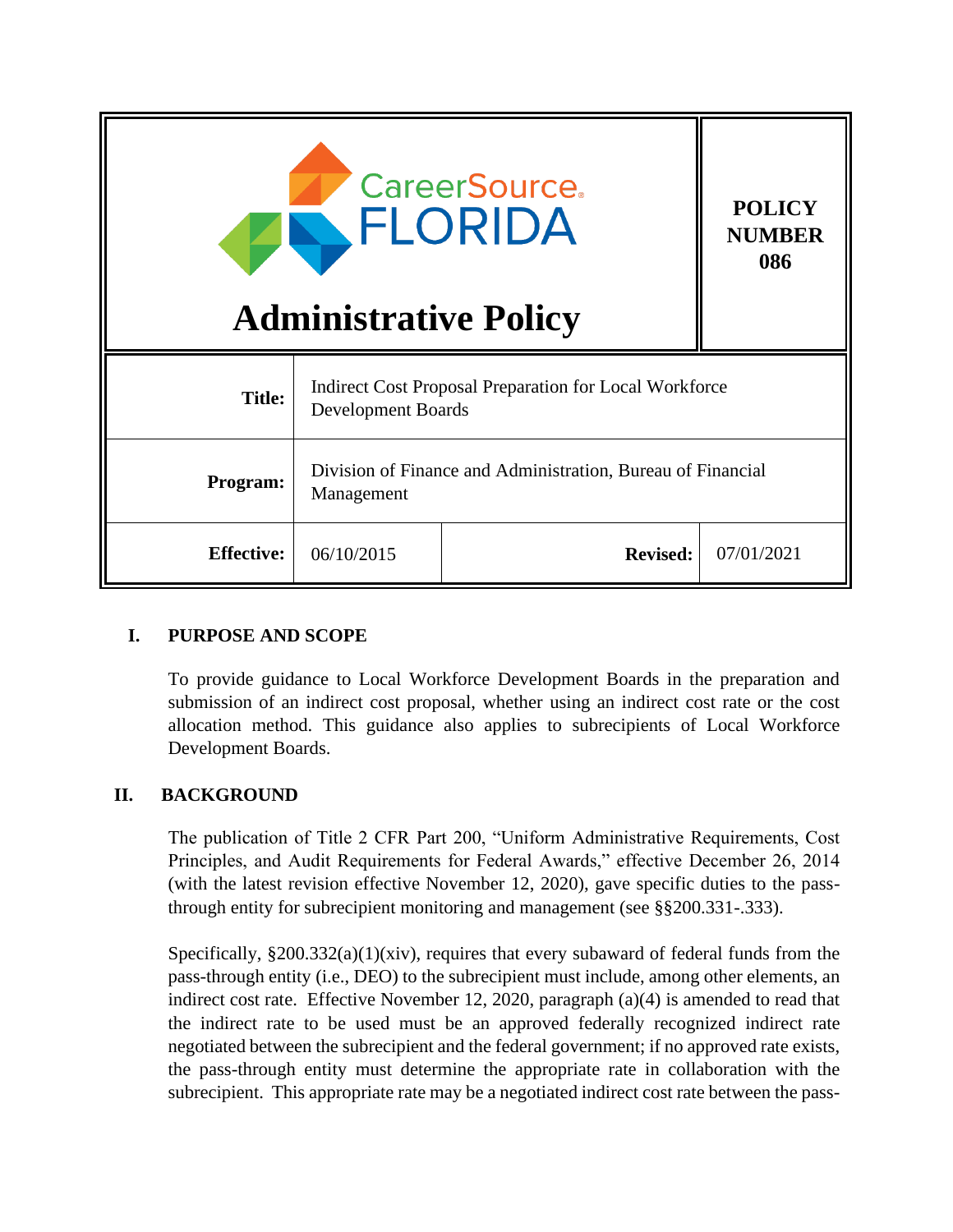through entity and the subrecipient, a prior negotiated rate between a different pass-through entity and the subrecipient, or the de minimis indirect cost rate. Alternatively, a subrecipient can elect to use the cost allocation method to account for indirect costs in accordance with §200.405(d).

Should a Local Workforce Development Board (or any of its subrecipients) elect to use the cost allocation method, no indirect rate (provisional nor final) will be proposed, but the subrecipient must still determine indirect costs (as distinct from administrative costs) that must be allocated to funding sources based on a salaries and benefits, a modified total direct cost, or other approved methodology.

# **III. AUTHORITY**

[Title 2 CFR Part 200, "Uniform Administrative Requirements, Cost Principles, and Audit](https://ecfr.federalregister.gov/current/title-2/subtitle-A/chapter-II/part-200)  [Requirements for Federal Awards,"](https://ecfr.federalregister.gov/current/title-2/subtitle-A/chapter-II/part-200) more commonly referred to as the Uniform Guidance. (Note: Section references in this document will be to the Uniform Guidance unless otherwise noted.)

[A Guide for Indirect Cost Determination,](http://www.dol.gov/oasam/boc/DCD-2-CFR-Guid-Jan2015.pdf) U.S. Department of Labor, Cost and Price Determination Division, August 2020

The Federal Acquisition Regulations (FAR), Part 31.2, "Contracts with Commercial Organizations", establishes the requirements for the determination of allowable and unallowable direct and indirect costs. FAR Part 42.7 "Indirect Cost Rates" prescribes policies and procedures for establishing billing rates and final indirect cost rates. Both parts are available at the following website: [https://www.acquisition.gov/?q=browsefar.](https://www.acquisition.gov/?q=browsefar)  Commercial entities that are subrecipients of Local Workforce Development Boards must follow these regulations, which are similar to the discussion in Section IV.E. below.

#### **IV. POLICIES AND PROCEDURES**

A Local Workforce Development Board that has previously established an indirect cost rate or has elected the cost allocation method must submit a new indirect cost proposal to DEO within six months after the close of each fiscal year. The indirect cost proposal must follow the guidance established by this administrative policy.

Failure to comply with this policy can lead to disallowance of indirect/administrative costs and/or other remedies for noncompliance as specified in §§200.208 and 200.339.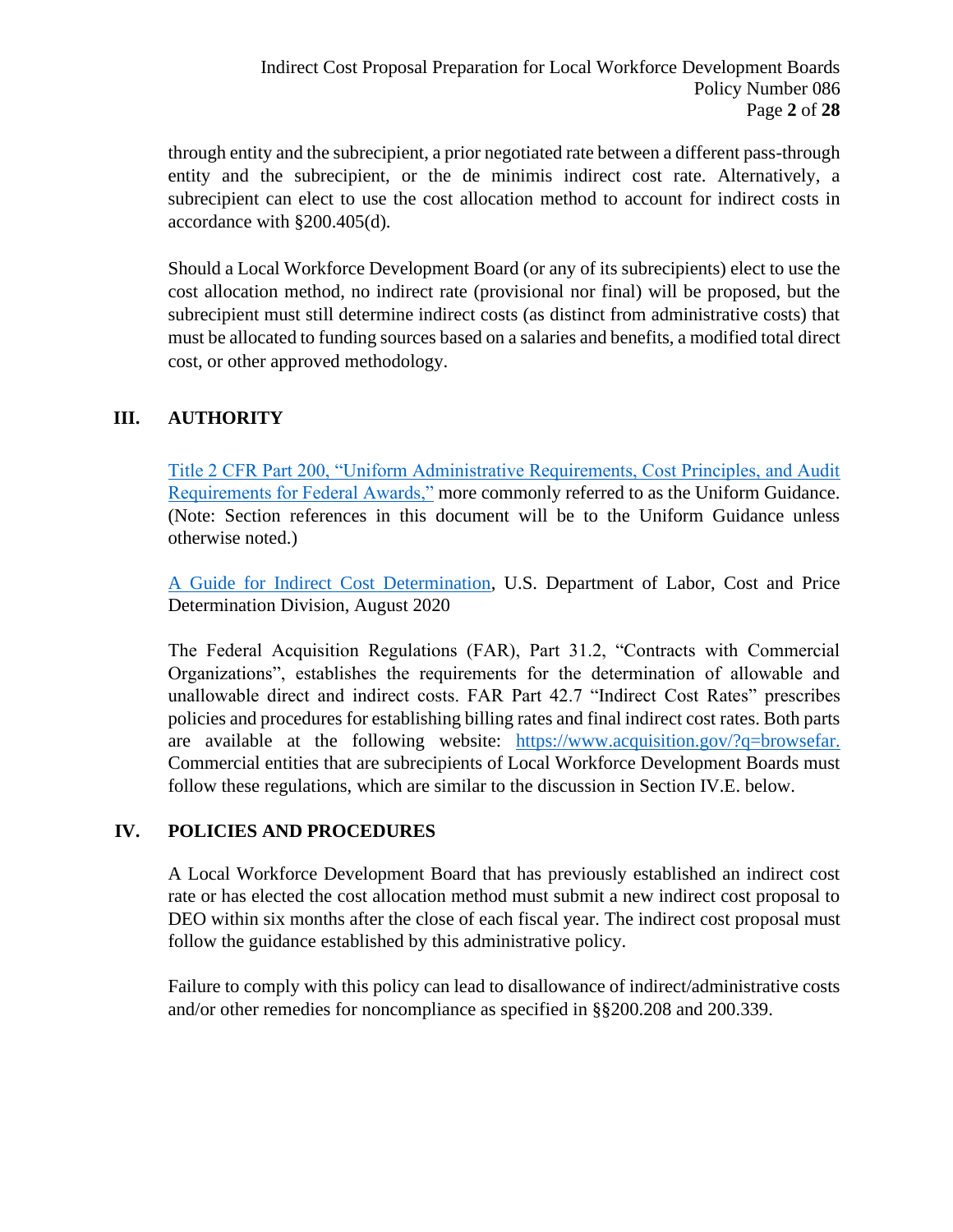### **A. METHOD FOR CALCULATING INDIRECT COSTS**

The Uniform Guidance discusses three methods for allocating and computing indirect cost rates: the simplified allocation method, the multiple base allocation method and the direct allocation method. DEO recommends that the direct allocation method be used because it most closely resembles the approach that a Local Workforce Development Board uses in a shared cost environment (see also §200.405(d)).

Using the direct allocation method, all costs are treated as direct costs except general administration and general expenses. Any cost that can be charged to a funding source without allocation should be so recorded. Joint or shared costs, such as depreciation, rental costs, operation and maintenance of facilities, telephone expenses, and the like are prorated individually as direct costs to each category and to each federal award or other activity using a base most appropriate to the particular cost being prorated as specified in the Local Workforce Development Board's cost allocation plan.

The cost allocation plan would also be used to allocate joint costs that have direct and indirect components. The indirect component is allocated to a general and administrative cost pool. Any cost that is 100% indirect should be immediately assigned to the general and administrative pool. This pool represents the costs that will be applied based on an indirect rate or an allocation, either of which is derived from an applicable allocation basis.

# **B. INDIRECT COST ALLOCATION BASES**

There are two allocation bases that DEO will approve: direct salaries and wages (including all, some or no fringe benefits) and modified total direct cost (MTDC). Under limited circumstances, an alternative allocation base may be considered if a Local Workforce Development Board can demonstrate that it provides a more equitable distribution of indirect costs.

In general, a correlation exists between the incurrence of administrative effort with the expenditures for direct labor. In many cases, a direct labor base will produce an equitable distribution of indirect costs. However, where the ratio of direct labor to total direct costs varies significantly from program to program, or labor costs are not the predominant portion of direct costs, a modified total direct cost base should be used in allocating indirect costs to benefiting programs.

The MTDC allocation base includes total direct costs less specified items. Some exclusions that do not apply to Local Workforce Development Boards were omitted from the definition found in Section V.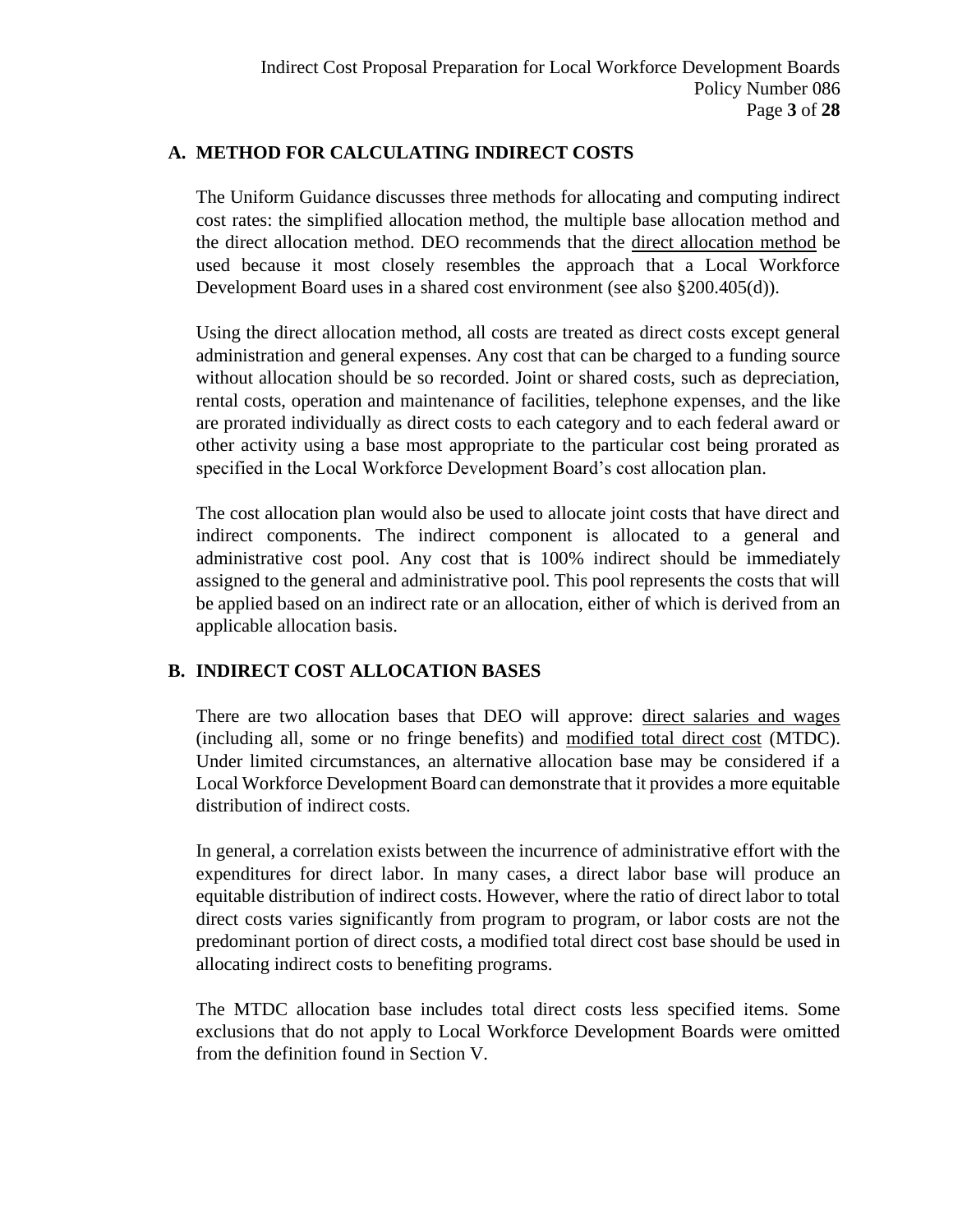# **C. INDIRECT COST RECOVERY**

The Uniform Guidance allows two types of indirect cost recovery, an indirect cost rate and a cost allocation method.

# **1. Indirect Cost Rate**

There are two main types of negotiated indirect cost rates: provisional with final and fixed with carryforward. A Local Workforce Development Board requesting an indirect cost rate from DEO will be required to use the provisional with final rate methodology. Additionally, a Local Workforce Development Board that does not have a current negotiated rate may elect a de minimis rate, currently set at 10% of modified total direct costs.

At the beginning of the fiscal year, a provisional indirect cost rate will be approved by DEO that represents the Local Workforce Development Board's best projection of that year's indirect cost rate. After fiscal year end, the Local Workforce Development Board will submit a revised indirect cost rate proposal containing actual costs and a *final* indirect cost rate. Indirect costs claimed under the provisional rate will then be adjusted to the approved final rate.

A fixed rate with carryforward may be considered by DEO in a future year if it can be shown that a substantial portion of the organization's federal awards are expected to continue into the next fiscal year; the mix of federal and non-federal work is relatively stable; and (most importantly) the organization's operations do not fluctuate significantly from year to year. At year end, the difference between the actual indirect costs and those charged based on the fixed rate (whether positive or negative) are carried forward into the next fiscal year as an adjustment of that year's rate.

Should an eligible Local Workforce Development Board elect the de minimis rate, it must be used consistently for all federal awards until such time as a Local Workforce Development Board chooses to negotiate for a rate, which the Local Workforce Development Board may apply to do at any time. No indirect cost rate proposal would need be prepared, but the Local Workforce Development Board would be required to submit its cost policy statement and cost allocation plan to DEO for review and approval.

#### **2. Cost Allocation Method**

The November 12, 2020 revision to the Uniform Guidance includes a new means for a subrecipient to recover indirect costs. Rather than applying an indirect rate to a direct cost base, language was added to 2 CFR 200.332(a)(4)(ii) providing that a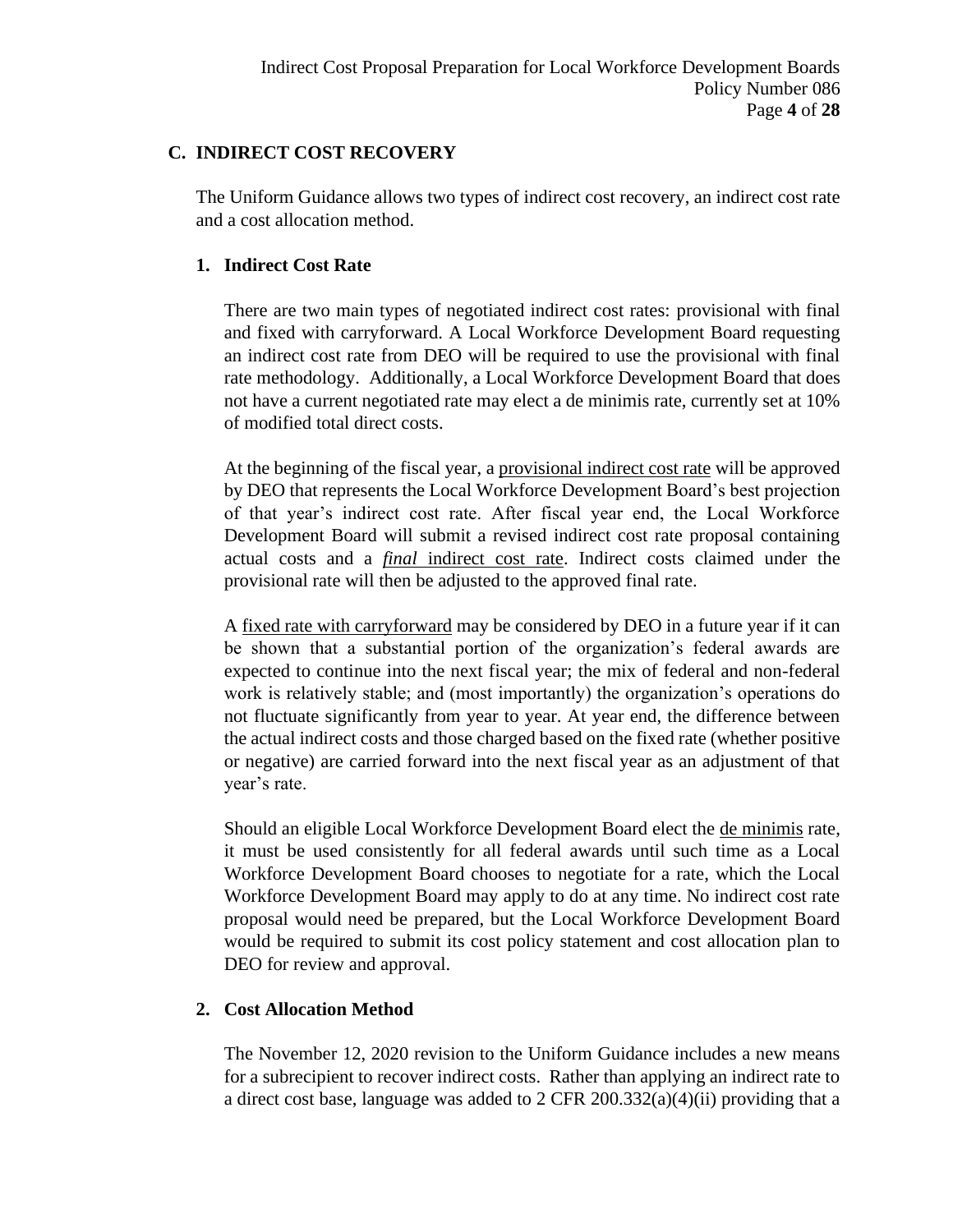subrecipient can elect to use the cost allocation method to account for indirect costs. Cost allocation plans prepared in accordance with 2 CFR 200.405(d), which is currently required of a Local Workforce Development Board, is already used to directly allocate joint costs. This provision allows a Board to also allocate indirect costs to each funding source. While conceptually similar to using an indirect cost rate, when applied on a year to date basis each month, the cost allocation method allows recovery of all indirect costs incurred by truing-up the indirect charges to each funding source on a monthly basis.

# **D. GETTING READY TO PREPARE THE INDIRECT COST PROPOSAL**

A Local Workforce Development Board should take the following steps to ensure it is ready to prepare an indirect cost proposal whether using an indirect cost rate or the cost allocation method.

- a) Thoroughly review the cost principles at 2 CFR Part 200, Subpart E and the applicable indirect cost rate proposal appendix (Appendix IV for nonprofit organizations and Appendix VII for governmental units).
- b) Conduct an organizational review. The purpose of the organizational review is to determine which units are indirect (administrative) functions of the organization, and which services that are allowable and allocable to federal awards per the cost principles. The result of this review is the preparation of organizational chart(s) that clearly depict the various services and/or functions of each unit.
- c) Review federal and non-federal funding. Prepare or update a list of all funded programs in detail as to the amount or percent of reimbursement of direct and indirect cost and any restrictions or references to statutes or regulations. Determine at what organizational level the various funded programs apply.
- d) Review the accounting structure. Obtain an account listing in which the actual dollars expended can be related to various programs. Reconcile the accounting structure to the organization chart.
- e) Prepare a cost policy statement. Develop a written policy that outlines the costs considered as direct, the costs considered to be indirect, and the rationale to support those costs. (Note: this document may be combined with the cost allocation plan.)
- f) Review and, if necessary, update the cost allocation plan, ensuring it is consistent with the cost policy statement. All program costs should be directly allocated and all administrative costs should be assigned to the general and administrative pool.
- g) List all positions for which at least a portion of salary and benefits are charged to indirect. Total salary and benefits should be identified and depicted as either indirect or direct.
- h) List all positions subject to the ETA salary cap and/or the State's salary limitation imposed by the annual General Appropriations Act for which the salary and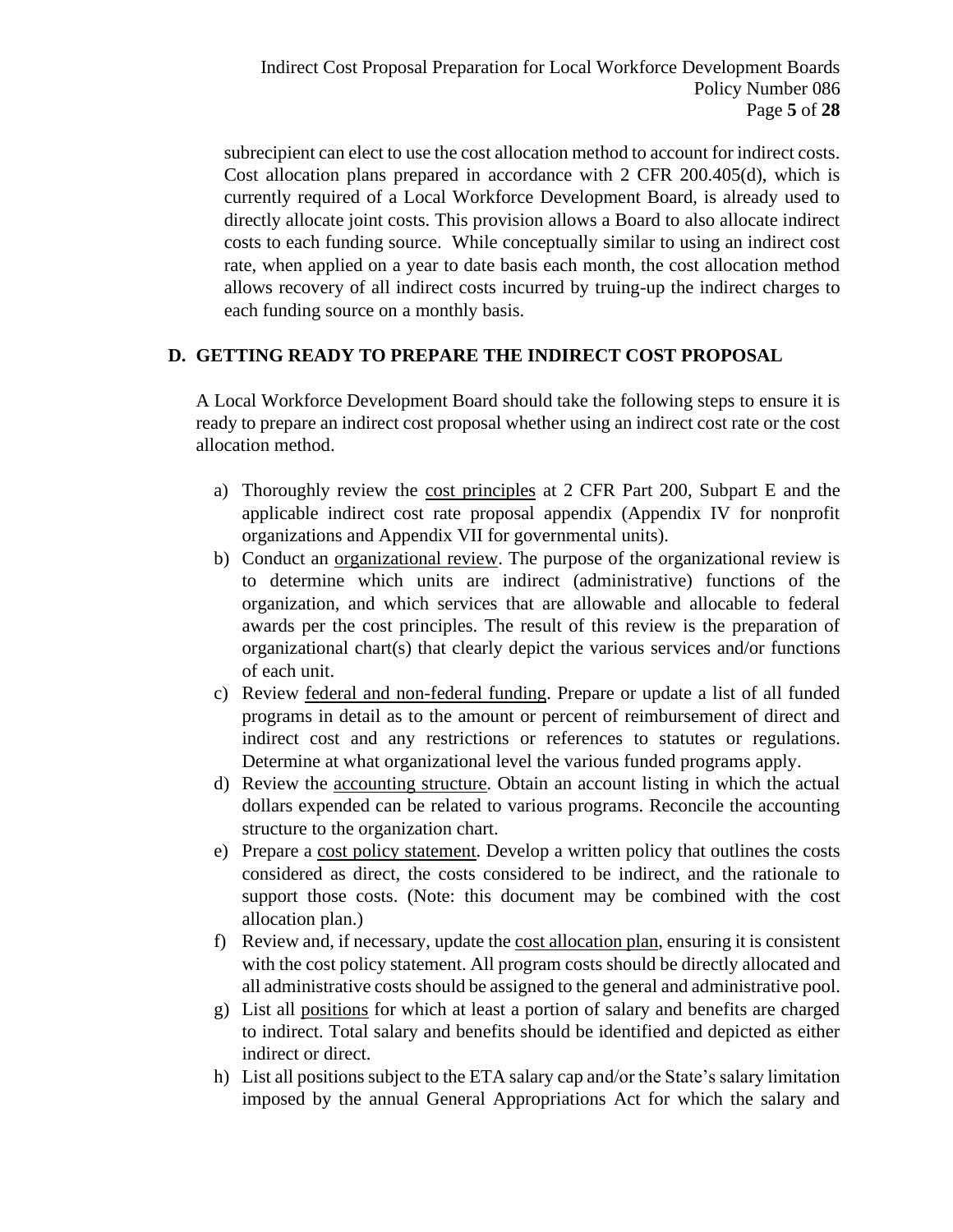bonus rate exceeds the annual rate of pay for Level II of the Executive Schedule Pay Rates. These two provisions include almost all federal funds that DEO passes through to a Local Workforce Development Board. See Appendix I (ETA/State Salary Cap) for background information.

With this information in hand, the indirect cost proposal discussed in the next section can be prepared. The Allocation of Indirect Personnel Worksheet, Statement of Total Costs and Statement of Indirect Costs will walk through the steps needed identify the indirect and direct base costs charged to each funding source to create the rate or allocation. The other schedules and statements provide evidence of the completeness and accuracy of the indirect costs as well as compliance with related legal provisions.

# **E. PREPARATION AND SUBMISSION OF INDIRECT COST PROPOSAL**

A final indirect cost proposal based on actual costs together with supporting documentation must be developed and submitted on an annual basis to DEO Bureau of Financial Management as soon after the fiscal year end close as practical, but no later than six months after the end of the fiscal year.

Please note that this proposal is required whether an indirect cost rate or cost allocation method is chosen. The information required by either method is identical except for a minor difference on the Statement of Indirect Costs (item 7 below).

The following items must be included in the submission of the Indirect Cost Proposal:

- a) Organizational chart.
- b) Narrative explaining compliance with  $2$  CFR  $200.430(a)(1)$ ,  $(2)$  and  $(3)$  (the general requirements for allowability of compensation – personal services) and the standards for documentation of personnel expenses. Include an employee time sheet or time record for a pay period, providing for distribution of hours to direct and indirect functions.
- c) Cost policy statement (see example in Exhibit A).
- d) Cost allocation plan. (Note: The cost policy statement and the cost allocation plan may be incorporated into one document.)
- e) **Allocation of Indirect Personnel Worksheet** Provides direct and indirect time charges for all personnel who charge at least a part of their time to indirect. Time and effort should be supported with records that show whether someone worked on more than one cost objective. Payroll documentation should also support this allocation of charging salaries and wages as appropriate. (See example in Exhibit B.)
- f) **Statement of Total Costs** Segregates indirect and direct costs incurred by line item of expense, and is identified by funding source. Total costs must include any discretionary ("unrestricted") and other non-federal funds. Funding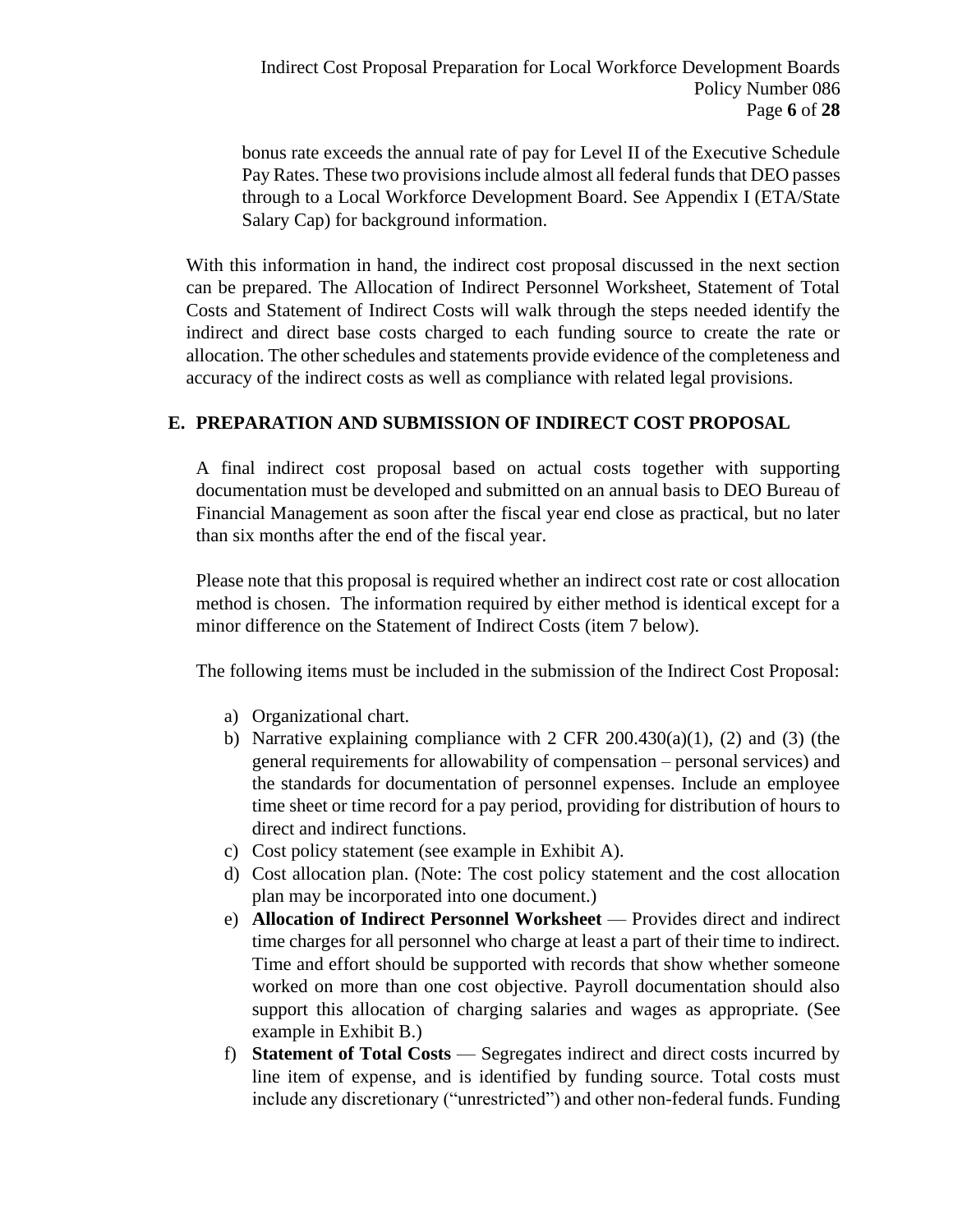received from DEO must be broken out by NFA. (See example in Exhibit C.) Note: If a funding source is excluded from indirect cost allocations, it must be listed along with the reason(s) for the exclusion.

- g) **Statement of Indirect Costs** This schedule can take one of four distinct forms depending on which indirect cost allocation basis and which indirect cost recovery method is chosen. (See examples in Exhibit D; please complete only the applicable schedule for the allocation basis and cost recovery method chosen.) This statement could be combined with the statement of total costs, if desired. A Local Workforce Development Board that has chosen the modified total direct cost base (with either the indirect cost rate or the cost allocation method) will also need to complete the supplemental schedule that documents the exclusion of subawards in excess of \$25,000 (see example in Exhibit D-1).
- h) **ETA/State Salary Cap** There is a limit on salary and bonus payments to individuals paid from ETA grant funds and from the Local Workforce Development Boards Grants and Aids category in the state's General Appropriations Act. The limit in both cases is tied to executive level II salaries in the federal government and applies to the rate at which the individual is paid as well as the total amount paid. The federal executive salary schedule is updated each January. Even though the indirect cost rate proposal is prepared on a fiscal year basis, the ETA/State salary cap schedule should be prepared on a calendar year basis using the limit currently in effect. (See example in Exhibit E.)
- i) **Financial statements** The statement of total costs (item 6 above) must reconcile to the audited financial statements. The reconciliation schedule must be provided unless expenses/expenditures on the two schedules agree, in which case a reconciliation schedule is not necessary. DEO will obtain audited financial statements from the Federal Audit Clearinghouse; submission of the financial statements is not necessary. If a final negotiated indirect cost proposal is later found to have included costs that are unallowable, the federal share of the unallowable costs must be refunded. Adjustments to indirect cost rates or allocations resulting from a determination of unallowable costs being included in the proposal may result in the reissuance of the negotiated agreement. (See §200.411 and 2 CFR 2900.17.)
- j) **Listing of Non-DEO Grants and Contracts** This schedule must include any non-DEO funded awards. The schedule should include grantor, subagency, funding source, award amount, period of performance, and the indirect cost (overhead) limitations (if any) applicable to each, such as ceiling rates (or amounts restricted by administrative or statutory regulations), and applicable to the period(s) of the proposal(s). (See example in Exhibit F.) This listing must be supported with copies of the first page of approved federal grants or contract notification awards. The schedule of expenditures of federal awards, if attached to the indirect cost proposal, may be referenced in lieu of preparing this listing, but any indirect cost (overhead) limits still need to be disclosed.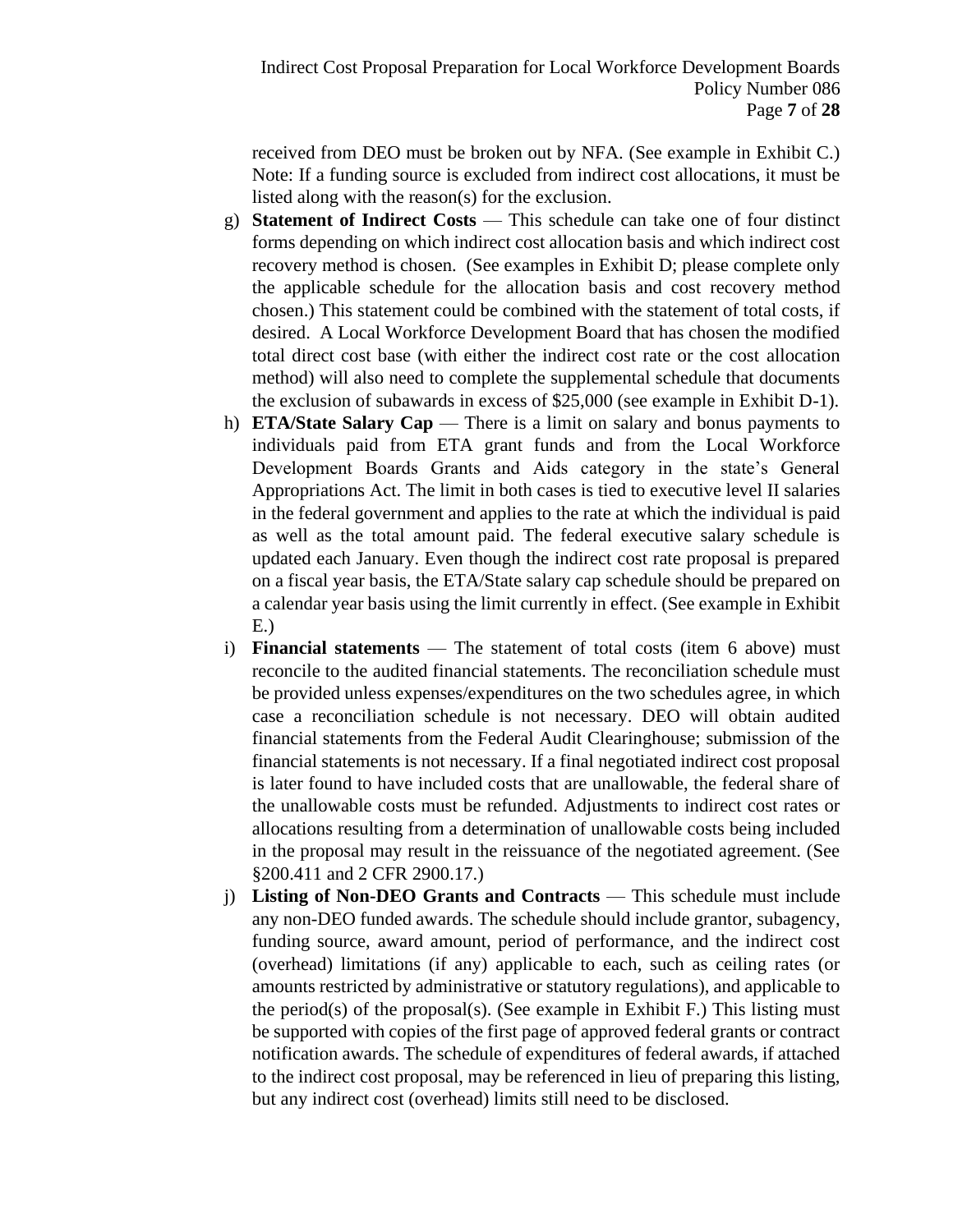- k) **A Statement of Projected Indirect Costs (for indirect cost rates only) supporting a provisional indirect cost rate for the next fiscal year** — Similar to the statement in item 7 above, but contains projected data for the next fiscal year taking into account anticipated changes to the workforce recipient's expenditures and funding structure. If no statement of projected indirect costs is submitted, then the final approved indirect cost rate or allocation will be approved as the provision indirect rate or allocation for the next fiscal year. If a Board uses the cost allocation method, the cost allocation plan submitted as part of the final indirect cost proposal will be approved on a provisional basis for the new fiscal year. Any changes to the cost allocation plan during the year must receive prior written approval of the Bureau of Financial Management.
- l) **Certificate of Indirect Costs** This certification must be signed by the chief financial officer or higher-level official. (See example in Exhibit G.)

# **F. APPROVAL OF INDIRECT COST PROPOSAL**

DEO Bureau of Financial Management will negotiate with a Local Workforce Development Board and approve the indirect cost rate or allocation, unless the Board is required to negotiate with the federal government or elects a de minimis rate (if eligible). Indirect costs can only be charged to an award based on an approved indirect cost rate or allocation. However, the approval of indirect costs by DEO is not intended to identify the circumstances or dictate the extent of federal participation in the financing of particular awards. The approval will be formalized by an agreement signed by DEO Chief Financial Officer (or designee) and the chief financial officer or higherlevel official of the Local Workforce Development Board. Each agreement will include:

- a) The approved rate and information directly related to the use of the rate or approved allocations, for example, effective period and distribution base;
- b) General terms and conditions; and
- c) Special remarks, for example, composition of the indirect cost pool.

DEO will make every effort to reach an agreement on an acceptable indirect cost rate or allocation. If agreement still cannot be reached, DEO will make a unilateral determination of the rate or allocation and notify the Local Workforce Development Board. The Local Workforce Development Board may appeal the determination. CareerSource Florida is granted the authority to establish a dispute resolution process for all agreements entered into between DEO and the Local Workforce Development Boards (see §445.004(5)(f) Florida Statutes). DEO will adhere to this dispute resolution process.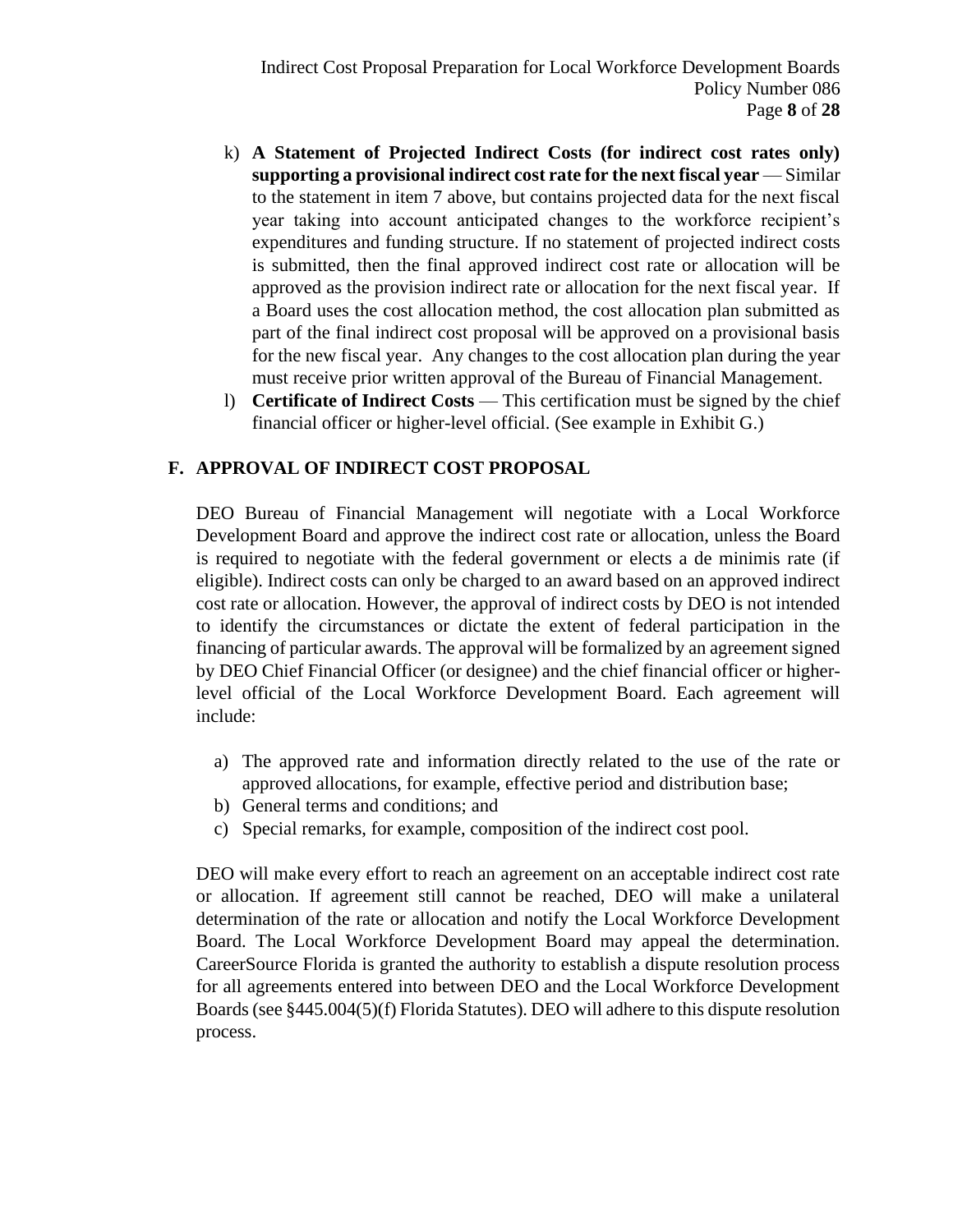#### **G. RECOVERY AND FINAL RATE ADJUSTMENTS OF INDIRECT COSTS**

Recovery of indirect cost is subject to the submission of an indirect cost proposal, availability of funds, statutory and administrative restrictions, and the approval of DEO. Though the Uniform Guidance applies specifically to federal funds, the indirect cost proposal includes all operations of the organization. Accordingly, this policy should be applied to all awards and other funding sources received by the Board. It is intended that each funding source bear its share of indirect costs. Indirect costs are claimed by applying the approved indirect rate or allocation methodology to the applicable direct cost base (e.g., modified total direct cost or salaries and wages) on a **year to date** basis. Direct costs in the base are determined after the cost allocation plan is applied to the intermediate cost pools to allocate costs to their final cost objectives, such as DEO awards or other funding sources. Indirect costs based on the indirect cost rate or allocation that do not contain programmatic expenditures are reported in the Local Administration cost category in SERA. Any program expenditures included in indirect costs are reported in the applicable program cost category. The process for reporting administration and program costs in SERA is not changed by the indirect cost methodology.

Local Workforce Development Boards **must** monitor indirect costs and indirect cost recoveries closely. Keep in mind that for those Local Workforce Development Boards that use the indirect cost rate, that rate is the Board's best projection to make the indirect cost recovery equal the indirect cost incurred on a fiscal year basis. Depending on the timing of both indirect costs incurred and direct base costs incurred, there will be overrecoveries in some months and under- recoveries in others. If the indirect cost recovery is not enough in a given year-to-date period to fund the indirect costs, a non-federal funding source will be needed to meet short-term cash flow shortfalls. It is important to note that indirect costs (whether administrative or programmatic) cannot be drawn based on cash needs, but only based on the approved indirect rate or allocation applied to the applicable direct cost base. Any amounts drawn above those authorized by the indirect rate or allocation methodology are unallowable and can result in additional specific conditions as authorized by §200.208, which may include requiring payments as reimbursements rather than advances; additional financial reporting; and/or additional monitoring.

When the provisional with final rate methodology is used, there will be final rate adjustments, either up or down, that are required. The amounts of these adjustments will not be known usually until a couple of months into the next fiscal year. The final rate adjustments are made in the same Notice of Funds Availability (NFA) that incurred the direct base costs. If the NFA is closed before the final rate adjustment is known, please contact DEO Bureau of Financial Management for guidance, which could include making funding decisions or reopening the NFA. Note: A large adjustment between the provisional rate and the final rate may indicate a higher-risk subrecipient.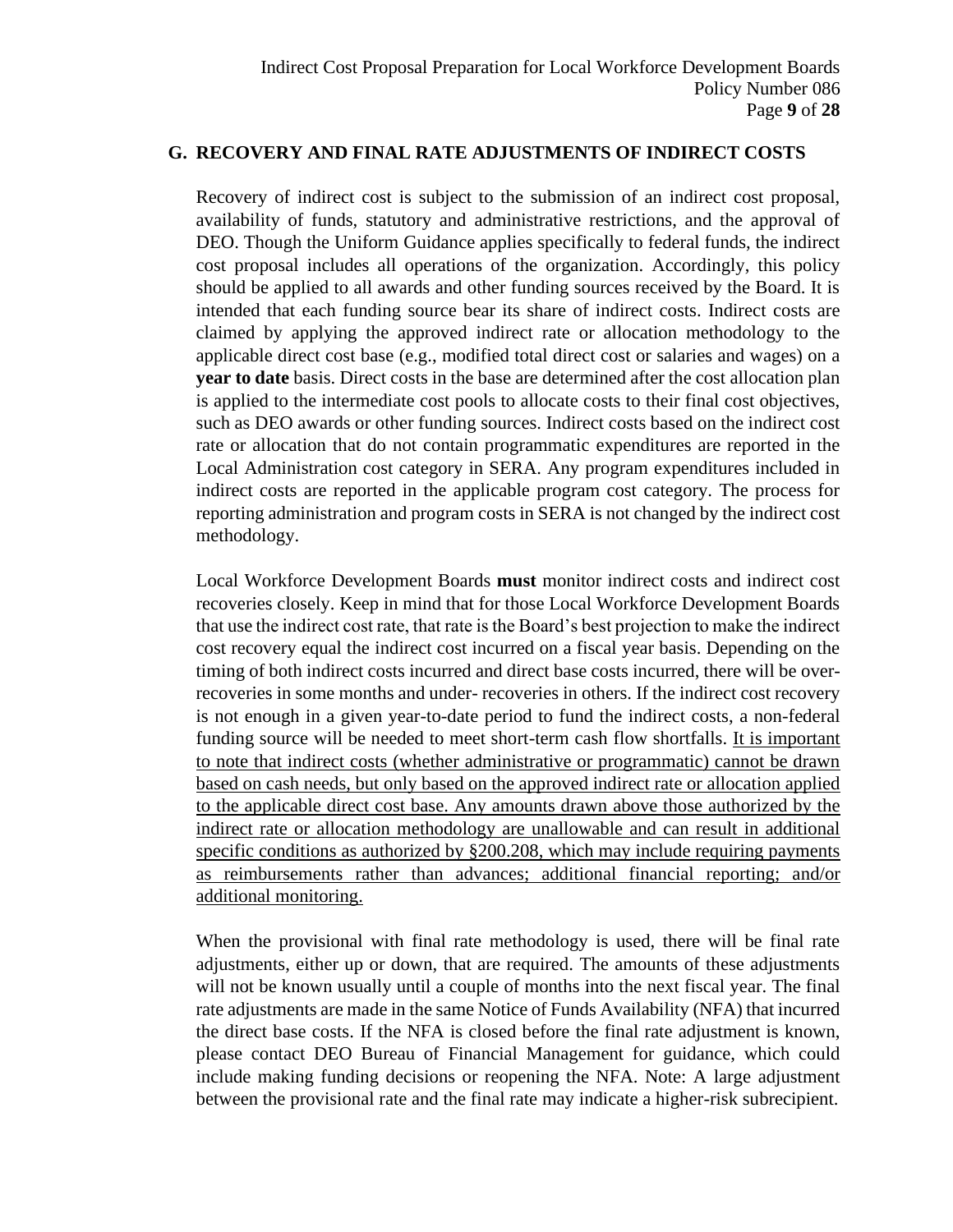### **Example of Indirect Cost Recovery:**

After the cost allocation plan is run for the period, typically a month, the intermediate cost pools are cleared resulting in all costs charged directly to a funding source or to indirect. A portion of these direct costs will make up the indirect cost base depending on whether salaries and benefits or modified total direct costs is chosen. The tables below represent hypothetical year to date financial information for a month ended after the cost allocation plan is run. Total indirect costs and base costs (salaries and benefits in this example) from the ledger have been selected.

Assuming the use of an indirect cost rate with a rate of 29.95%, the indirect cost recovery would look like this:

|                             |          |         |        |           |                                                         |        | <b>West Coast Subrecipient</b>    |           |             |             |            |                             |        |        |               |
|-----------------------------|----------|---------|--------|-----------|---------------------------------------------------------|--------|-----------------------------------|-----------|-------------|-------------|------------|-----------------------------|--------|--------|---------------|
|                             |          |         |        |           | Sample -- Application of Rate to Recover Indirect Costs |        |                                   |           |             |             |            |                             |        |        |               |
|                             |          |         |        |           |                                                         |        | <b>Salaries and Benefits Base</b> |           |             |             |            |                             |        |        |               |
|                             | Indirect |         | Adult  | <b>DW</b> | Youth                                                   | Rural  | <b>WTP</b>                        | <b>WP</b> | <b>DVOP</b> | <b>LVER</b> | <b>REA</b> | <b>MILSPS JDNEG</b> SNAPERT |        |        | <b>Totals</b> |
| Monthly indirect costs      | 57.694   |         |        |           |                                                         |        |                                   |           |             |             |            |                             |        |        | 57,694        |
| Base expenses:              |          |         |        |           |                                                         |        |                                   |           |             |             |            |                             |        |        |               |
| Salaries and benefits       |          |         | 34.963 | 17.253    | 17.490                                                  | 8.678  | 22,734                            | 17,162    | 8,542       | 8,603       | 3,255      | 8,722                       | 17,448 | 8.435  | 173.285       |
| Indirect cost rate (29.95%) |          |         | 0.2995 | 0.2995    | 0.2995                                                  | 0.2995 | 0.2995                            | 0.2995    | 0.2995      | 0.2995      | 0.2995     | 0.2995                      | 0.2995 | 0.2995 |               |
| Indirect cost recovery      |          |         | 10.473 | 5.168     | 5.239                                                   | 2,599  | 6,810                             | 5.141     | 2,559       | 2.577       | 975        | 2,613                       | 5.226  | 2,527  | 51,906        |
|                             |          |         |        |           |                                                         |        |                                   |           |             |             |            |                             |        |        |               |
| Over/(Under) Recovery       |          | (5,788) |        |           |                                                         |        |                                   |           |             |             |            |                             |        |        |               |

Note that in this particular month, indirect recovery is less than indirect costs. In other months, recovery could be higher than costs. But on an annual basis, the recovery should (nearly) equal costs. If the Local Workforce Development Board finds that the indirect cost rate results in consistently over-recovering or under-recovering indirect costs, it might need to submit a revised indirect cost rate proposal to amend the rate.

After year end, the Local Workforce Development Board will perform a "true-up." Any difference between actual and recovered indirect costs will be used to adjust the provisional rate to the final rate for the fiscal year just ended.

Assuming use of the cost allocation method, the indirect cost recovery would look like this:

|                        |                |        |           |        |       |            | <b>West Coast Subrecipient</b>    |             |             |            |                                                                                |              |                     |         |
|------------------------|----------------|--------|-----------|--------|-------|------------|-----------------------------------|-------------|-------------|------------|--------------------------------------------------------------------------------|--------------|---------------------|---------|
|                        |                |        |           |        |       |            |                                   |             |             |            | Sample -- Application of Cost Allocation Methodology to Recover Indirect Costs |              |                     |         |
|                        |                |        |           |        |       |            | <b>Salaries and Benefits Base</b> |             |             |            |                                                                                |              |                     |         |
|                        | Indirect       | Adult  | <b>DW</b> | Youth  | Rural | <b>WTP</b> | <b>WP</b>                         | <b>DVOP</b> | <b>LVER</b> | <b>REA</b> | <b>MILSPS</b>                                                                  | <b>JDNEG</b> | <b>SNAP E&amp;T</b> | Totals  |
| Monthly indirect costs | 57.694         |        |           |        |       |            |                                   |             |             |            |                                                                                |              |                     | 57.694  |
| Base expenses:         |                |        |           |        |       |            |                                   |             |             |            |                                                                                |              |                     |         |
| Salaries and benefits  |                | 34.963 | 17.253    | 17.490 | 8.678 | 22,734     | 17.162                            | 8,542       | 8.603       | 3.255      | 8.722                                                                          | 17.448       | 8,435               | 173.285 |
| Allocation percentage  |                | 20.18% | 9.96%     | 10.09% | 5.01% | 13.12%     | 9.90%                             | 4.93%       | 4.96%       | 1.88%      | 5.03%                                                                          | 10.07%       | 4.87%               |         |
| Indirect cost recovery |                | 11.642 | 5.744     | 5.823  | 2.889 | 7,569      | 5.714                             | 2.844       | 2.864       | 1.084      | 2.904                                                                          | 5.809        | 2.808               | 57,694  |
| Over/(Under) Recovery  | $\overline{0}$ |        |           |        |       |            |                                   |             |             |            |                                                                                |              |                     |         |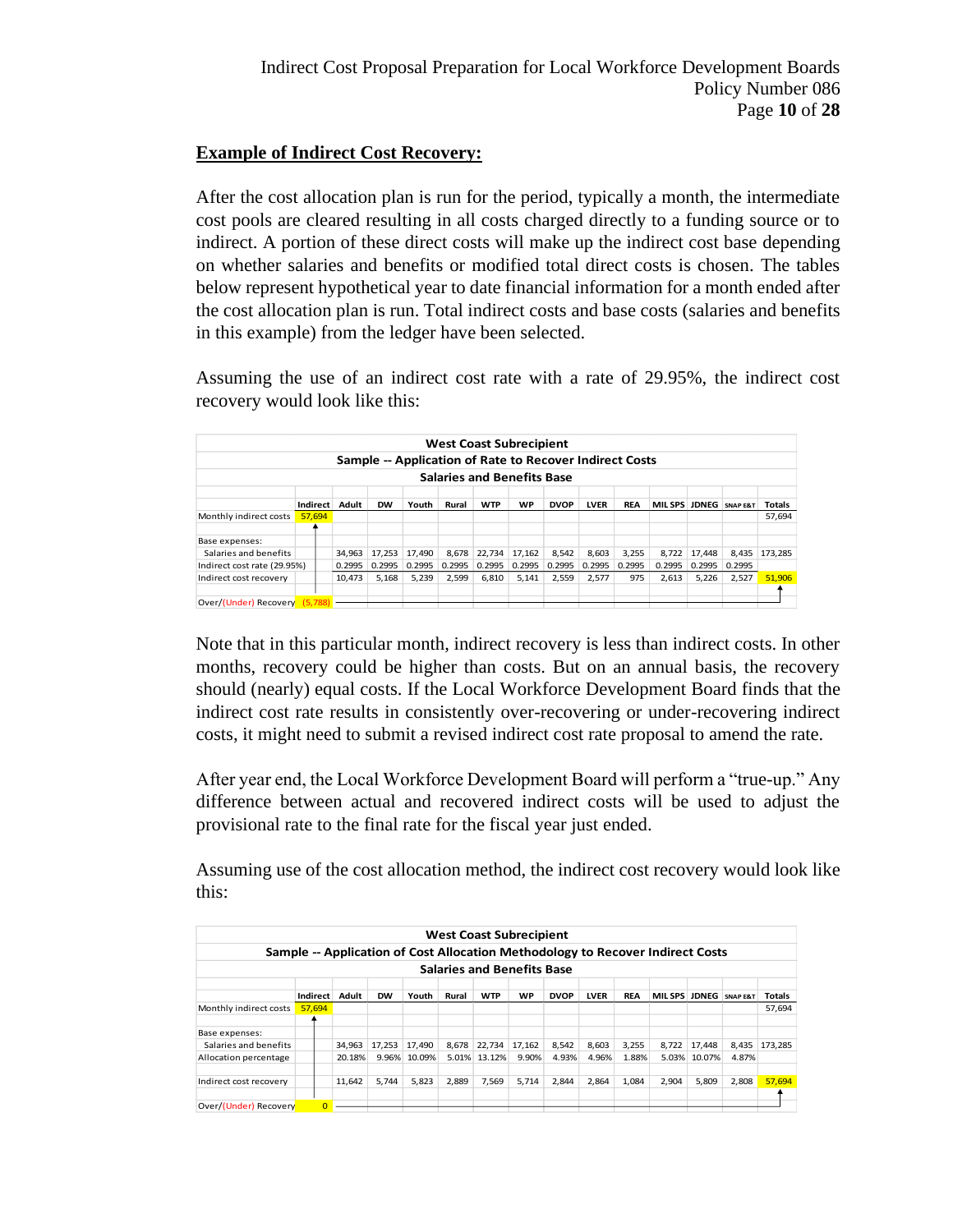In this example, the Adult program is allocated 20.18% of indirect costs since \$34,963 is 20.18% of the total salary and benefit base of \$173,285. If this method is applied on a year to date basis then there will be no separate year end true-up required because each month would be a year to date true-up.

# **V. DEFINITIONS**

- **a) Allocation:** The process of assigning a cost, or a group of costs, to one or more cost objective(s), in reasonable proportion to the benefit provided or other equitable relationship. The process may entail assigning a cost(s) directly to a final cost objective or through one or more intermediate cost objectives (§200.1).
- **b) Cost allocation method:** An alternative that a subrecipient may elect to account for indirect costs through the use of a cost allocation plan implemented in accordance with §200.405(d).
- **c) Cost allocation plan:** As used in the context of this procedure, the document that describes how allocable costs are allocated to each final cost objective (see §200.405(d)). [Not to be confused with the Uniform Guidance's definition of a cost allocation plan, which includes only a central service cost allocation plan and a public assistance cost allocation plan, neither of which is applicable to an LWDB.]
- **d) Cost objective:** A program, function, activity, award, organizational subdivision, contract, or work unit for which cost data are desired and for which provision is made to accumulate and measure the cost of processes, projects, etc. A cost objective may be a major function of the Local Workforce Development Board, a particular service or project, a federal award, or an indirect cost activity (§200.1).
- **e) Direct costs:** Direct costs can be identified specifically with a federal award (or other funded activity), or can be assigned to such activities relatively easily with a high degree of accuracy (§200.413(a)). Generally, program costs are direct costs.
- **f) Indirect costs:** Those costs incurred for a common or joint purpose benefitting more than one cost objective and not readily assignable to the cost objectives specifically benefitted without effort disproportionate to the results achieved (§200.1). These typically include general expenses such as the salaries and expenses of executive officers, personnel administration and accounting (see  $§200.414(a)$  and (b)).
- **g) Indirect cost rate:** A device for ensuring that indirect costs are applied uniformly throughout the year to all federal programs regardless of the timing that both indirect costs and base costs were incurred.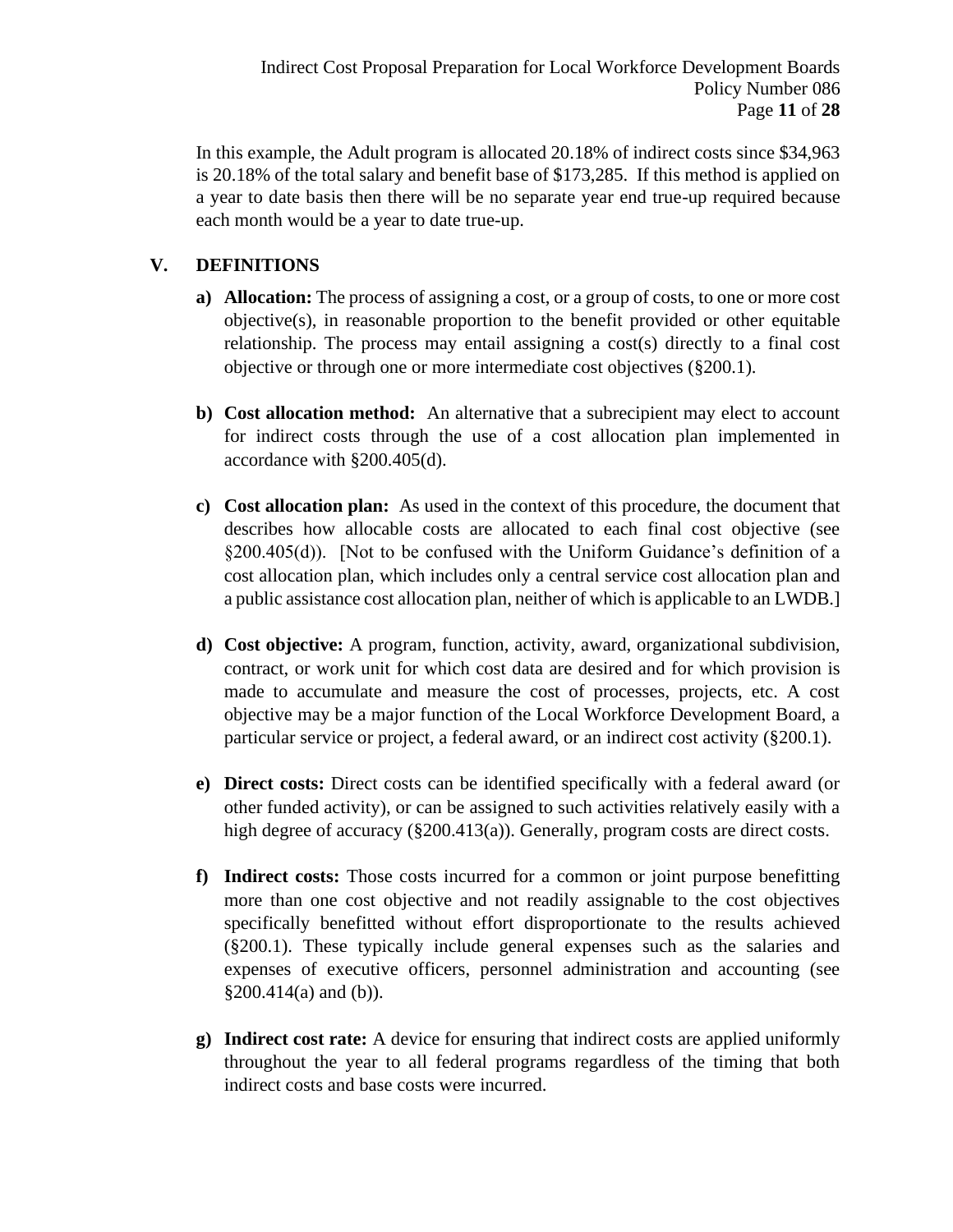- **h) Indirect cost rate proposal:** The documentation prepared by a Local Workforce Development Board to substantiate its request for an indirect cost rate (§200.1).
- **i) Modified total direct costs (MTDC):** All direct salaries and wages, applicable fringe benefits, materials and supplies, services (including contractual services), travel, and up to the first \$25,000 of each subaward. MTDC excludes equipment, capital expenditures, rental/lease costs (of both equipment and real property), participant support costs and the portion of each subaward in excess of \$25,000 (§200.1).
- **j) Shared costs:** Costs that benefit multiple federal awards or other cost objectives. Shared costs are initially charged to an interim cost pool and subsequently allocated to final cost objectives.

# **VI. REVISION HISTORY**

| Date       |              |  |  | <b>Description</b> |                                                           |  |
|------------|--------------|--|--|--------------------|-----------------------------------------------------------|--|
| 07/01/2021 |              |  |  |                    | Revised and issued by the Florida Department of Economic  |  |
|            | Opportunity. |  |  |                    |                                                           |  |
| 07/01/2018 |              |  |  |                    | Revised and issued by the Florida Department of Economic  |  |
|            | Opportunity. |  |  |                    |                                                           |  |
| 06/10/2012 |              |  |  |                    | Issued by the Florida Department of Economic Opportunity. |  |

#### **VII. ATTACHMENTS**

- EXHIBIT A Sample Cost Policy Statement for Indirect Cost Rate Proposal
- EXHIBIT B Allocation of indirect personnel worksheet
- EXHIBIT  $C$  Statement of total costs
- EXHIBIT D Distribution of indirect costs
- EXHIBIT D1 Supplemental Schedule of MTDC Allocation Basis
- EXHIBIT E ETA/State Salary Cap Worksheet
- EXHIBIT F Listing of Non-DEO Grants and Contracts
- EXHIBIT G Certificate of Indirect Costs

# **VIII. APPENDIX I – ETA/STATE SALARY CAP**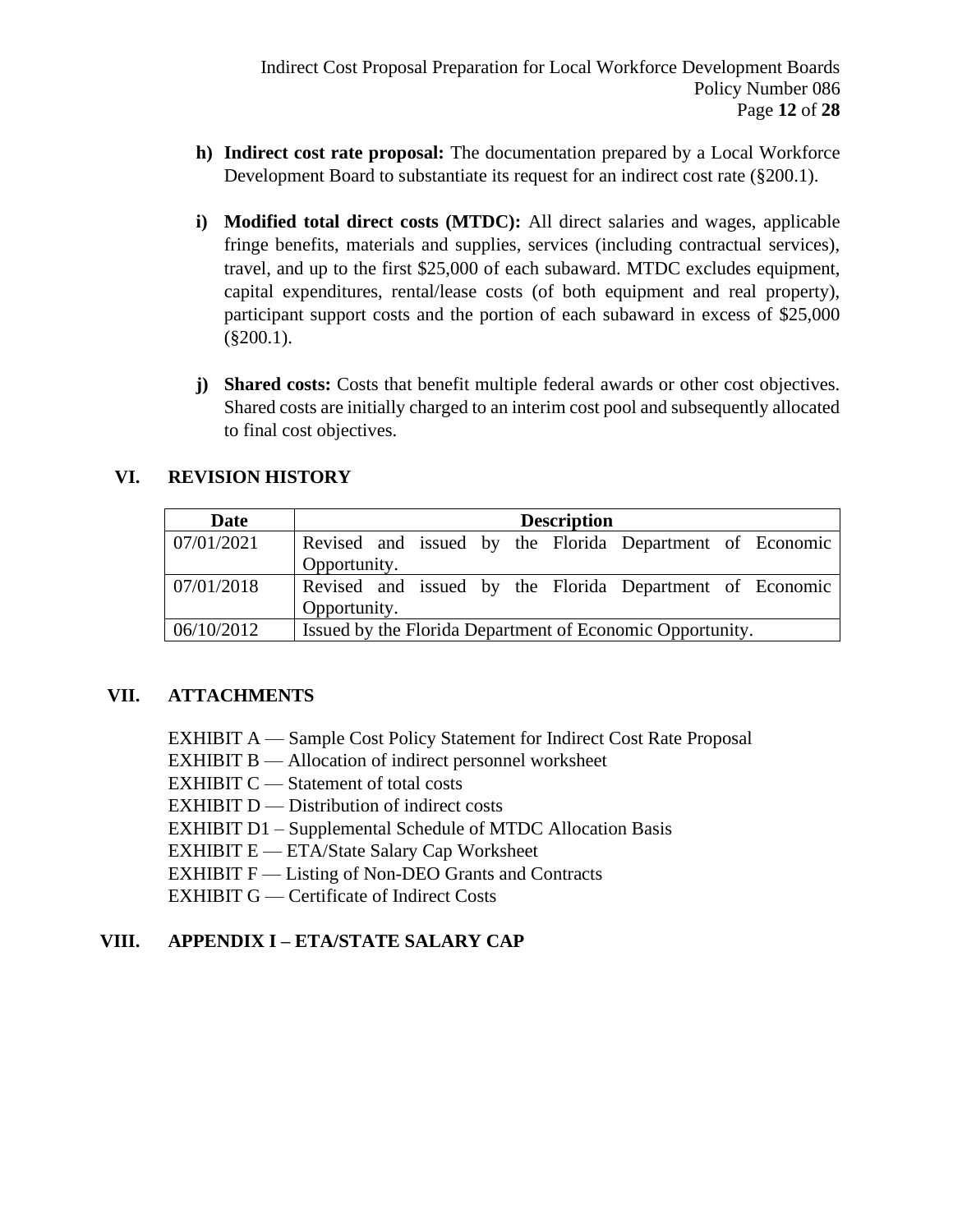#### **EXHIBIT A — Sample Cost Policy Statement for Indirect Cost Rate Proposal**

(While Parts I and II may be used as a template, please tailor Part III as needed for the accounting structure at your organization.)

### **WEST COAST LOCAL WORKFORCE DEVELOPMENT BOARD (LWDB #102) COST POLICY STATEMENT**

#### **I. General Accounting Policies**

- **A.** Basis of Accounting Accrual basis
- **B.** Fiscal Period July 1 through June 30
- **C.** Allocation Basis for Individual Cost Elements Direct allocation basis
- **D.** Indirect Cost Rate Allocation Base (Direct salaries & benefits or modified total direct cost)
- **E.** Cost Recovery Methodology (Indirect cost rate or cost allocation method)
- **F.** West Coast LWDB maintains adequate internal controls to ensure that no cost is charged both directly and indirectly to federal contracts or grants.
- **G.** (Describe any other accounting policies utilized.)

#### **II. General Cost Practices**

- **A.** Accounting System (Briefly describe the accounting system and how it is used to track federal awards.)
- **B.** Direct Costs Costs that can be identified specifically with a particular program, award or final cost objective are treated as direct costs of that program, award or final cost objective. Typical direct costs include the salaries and benefits of employees for time devoted and identified specifically to a direct cost activity. Direct costs also include the cost of materials, supplies and travel incurred specifically for the benefit of a direct activity. West Coast LWDB captures these direct costs using the (indicate the accounting system data element).

Directly Allocated Costs – Directly allocated costs are those costs that benefit more than one program, award, or activity and can be proportionately assigned to each such program, award or activity based on methodologies that reflect the relative benefits received without effort disproportionate to the results achieved.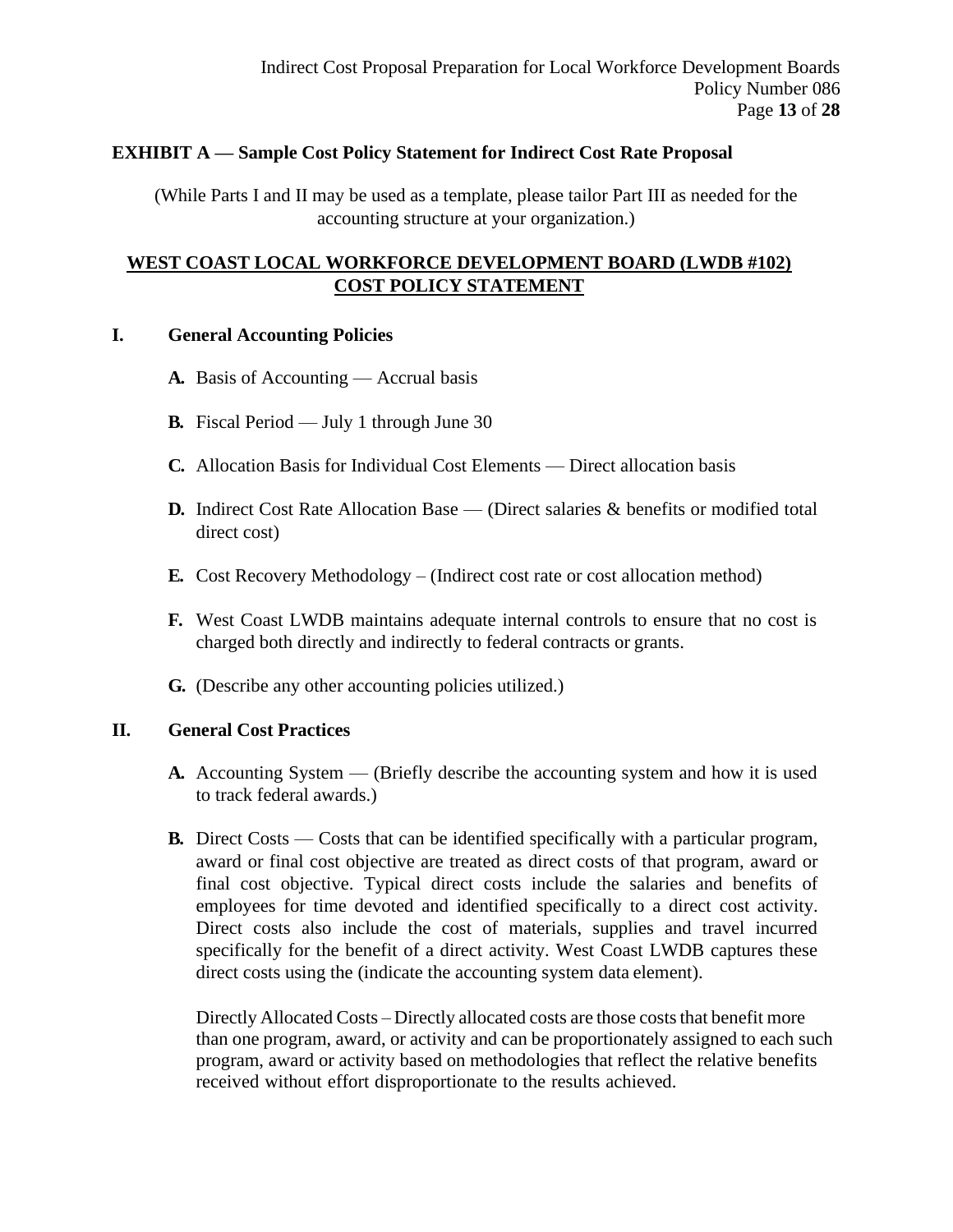These methodologies are calculated on data from sources outside of the system for recording time and effort to work activities. These costs may be allocated based on client information obtained from West Coast LWDB's various reporting systems, or by other applicable statistics.

Generally, these costs are initially captured in an interim cost center from which they are subsequently distributed to final direct and/or indirect cost centers.

**C.** Indirect Costs – Costs incurred for common or joint purposes that benefit more than one cost objective and cannot be readily identified with a particular program or final cost objective without effort disproportionate to the results achieved are treated as indirect costs. West Coast LWDB uses the (indicate the accounting system data element) to identify indirect expenditures.

#### **III. Description of Cost Allocation Methodology**

#### **A. Salaries and Wages**

- 1. Direct Costs (General statement describing the criteria in which employees direct charge their time, such as "The majority of the employees direct charge their salary costs since their work is specifically identifiable to specific grants, contracts, or other activities of the organization. The charges are supported by auditable labor distribution reports which reflect the actual activities of employees".)
- 2. Indirect Costs The following staff charge 100% of their salary costs indirectly:

(List appropriate positions)

The distinction between direct and indirect is primarily based on functions performed. For example, when the positions shown are performing functions that are necessary and beneficial to all programs they are indirect. When functions are specific to one or more programs they are direct because they do not benefit all programs.

Auditable labor distribution records which reflect the actual activities of employees are maintained to support the mix of direct/indirect charges. (Indicate the approval level of the labor distribution reports.)

3. (Describe how leave time [vacation, sick, holiday, etc.] is treated, included terminal leave payments. Include information on whether vacation time is accrued and charged to programs when earned or charged when taken; whether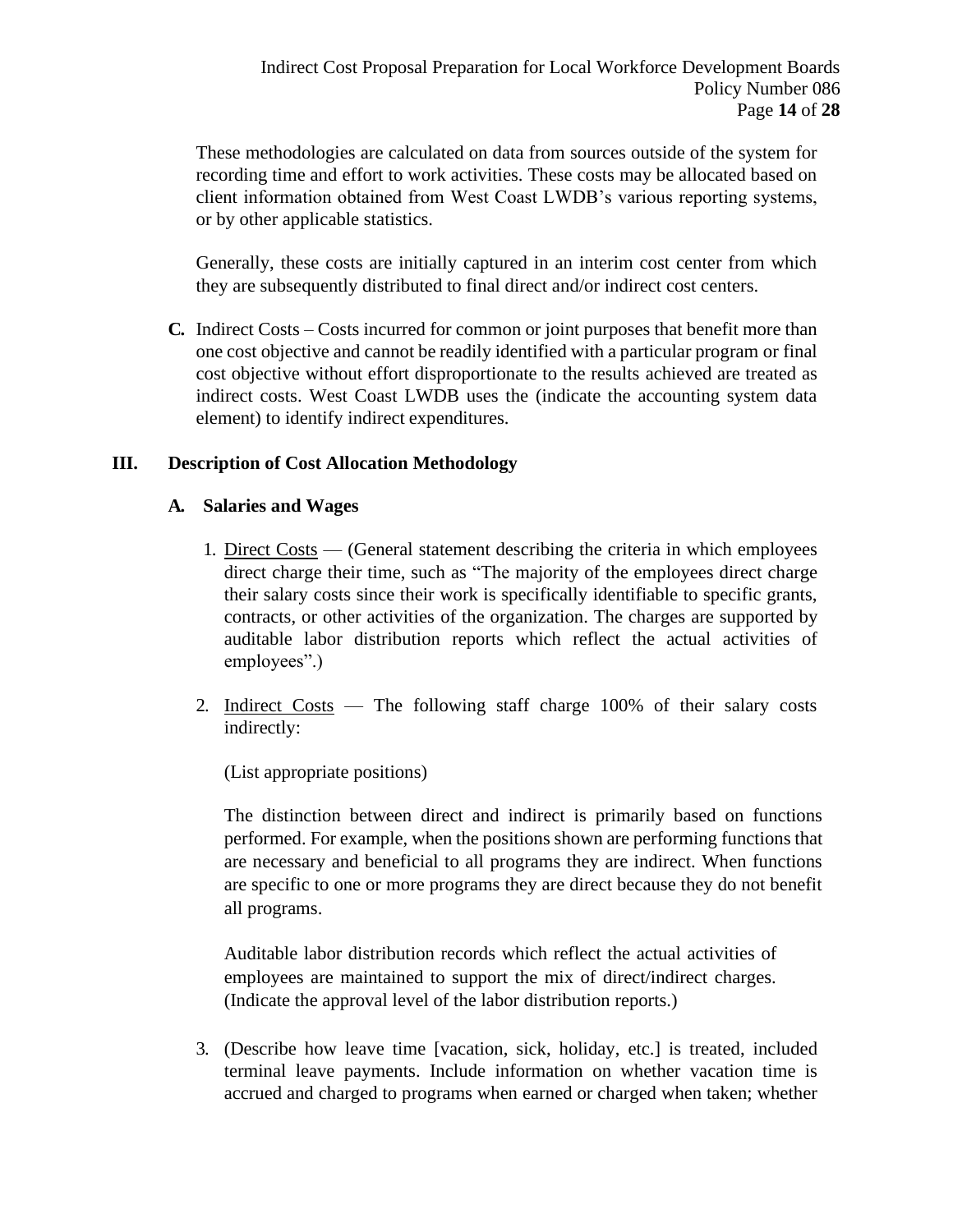allocated the same as the related salary cost or some other methodology; and whether treated as a fringe benefit or same as normal salary charges.)

## **B. Fringe Benefits**

(Describe all fringe benefits and whether a fringe benefit is tracked by the agency's accounting system or whether a fringe benefit rate needs to be established).

(List each major object of expenditure and describe how treated. A Local Workforce Development Board should include those items of expense that are charged either directly or indirectly to federal grants. Some examples follow.)

# **C. Travel**

Travel costs may be charged as either direct or indirect costs depending on the purpose of the trip.

#### **D. Board Expenses**

Board expenses charged on an indirect basis are for travel to/from board meetings (limited to expenses allowed under Florida Statutes). Other board expenses are absorbed by West Coast LWDB and are not charged either directly or indirectly to federal grants.

#### **E. Supplies and Materials**

To the maximum extent possible, office supplies and materials are direct charged to the grant which uses the supplies or materials. Supplies and materials used by staff who are engaged in indirect activities will be charged to indirect costs.

#### **F. Occupancy Expenses**

Rent — West Coast LWDB occupies space it leases from Lessor Corporation. The lease provides for equal monthly payments during the term of the lease. Monthly lease costs are allocated, based on (square footage or other methodology), directly and indirectly as follows:

- 1. Direct Costs The cost of space occupied by staff whose salaries are directly charged is charged directly.
- 2. Indirect Costs The cost of space occupied by staff whose salaries are indirectly charged is charged indirectly.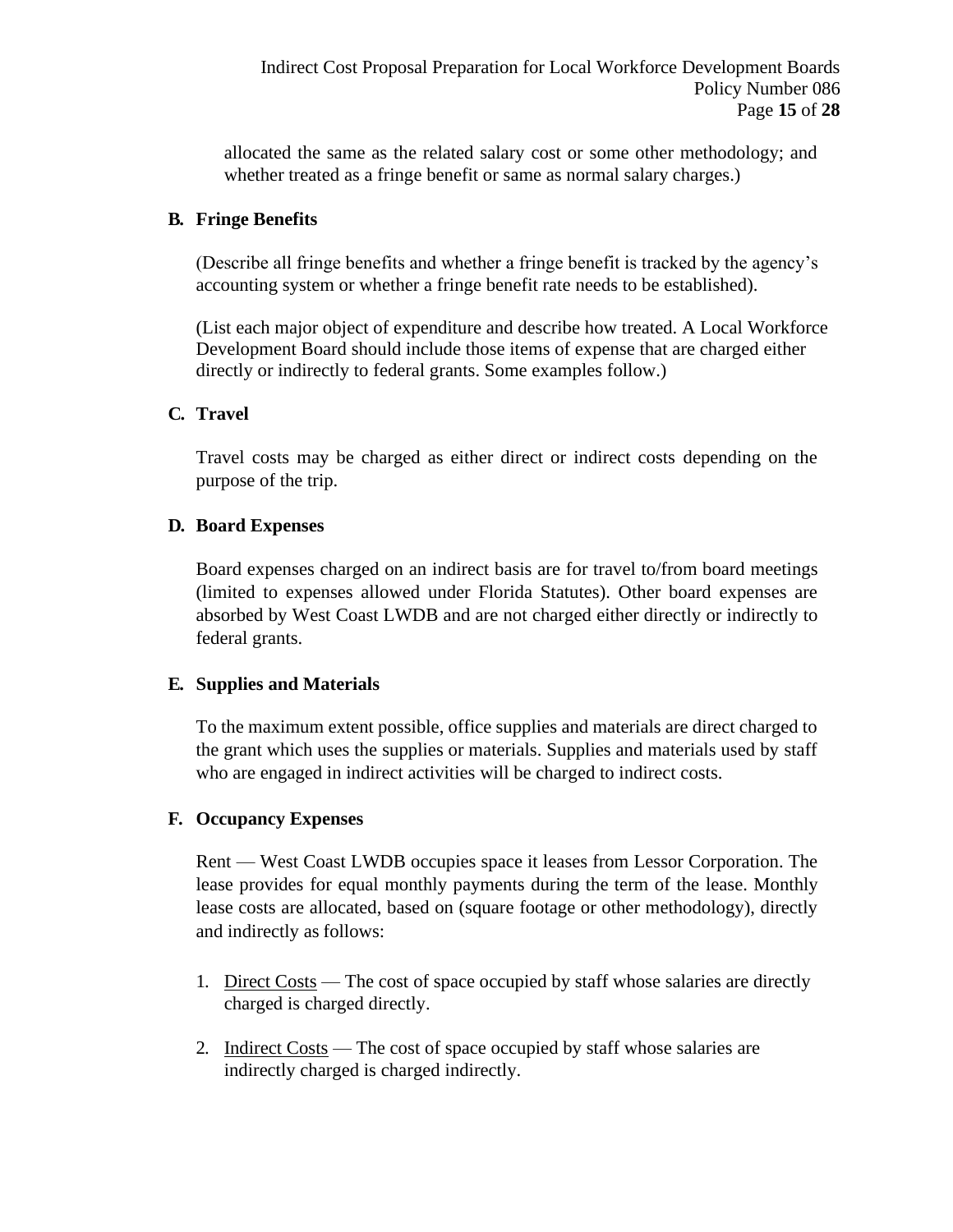The cost of space required for common areas (hallways, restrooms, and conference room) will be charged proportionately to the occupied space.

#### **G. Utilities**

West Coast LWDB's lease includes the cost of all utilities except electricity. The cost of electricity is charged directly and indirectly in the same ratio as its space costs are charged.

# **H. Communications**

Each telephone instrument is identified to either an indirect or a direct activity. For example, West Coast LWDB has 50 telephone instruments assigned to it. Forty- five (45) instruments are assigned to the workforce-funded programs. Therefore, 45/50ths of the monthly telephone charges are direct charged to the several workforce grants. The remaining five (5) of the instruments are assigned to indirect staff. Therefore, 5/50ths of the monthly charges are charged indirectly.

# **I. Photocopying and Printing**

West Coast LWDB maintains a photocopy activity log. From this log, each program is charged based on the specific volume of copies made for each program.

Administrative personnel will record copies made to the benefiting program to the maximum extent practical. In situations where the photocopies being made by administrative personnel cannot be identified to a specific program and the matter being copied relates to the activities of West Coast LWDB in general, the cost of such copies will be charged to indirect costs.

Printing expenses are charged to the benefiting activity.

#### **J. Outside Services**

West Coast LWDB incurs outside services costs for its annual audit, legal fees, and for staff development specialists.

- 1. The cost of the annual audit is charged indirectly.
- 2. In general, legal fees are charged directly to the benefiting program or activity.
- 3. Legal fees that are not identifiable to specific direct programs are charged indirectly.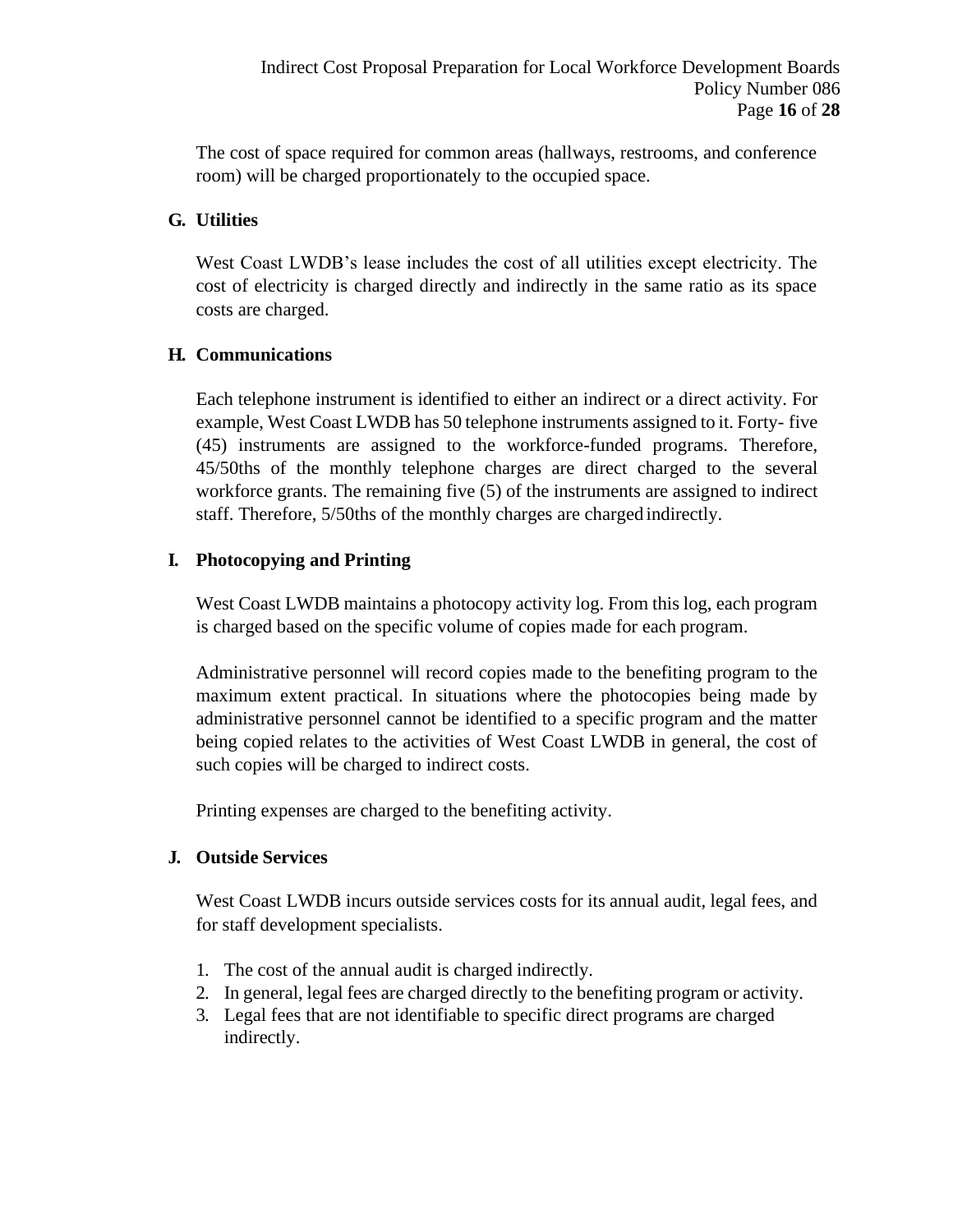# **K. Capital Items**

Capital expenditures are charged directly to programs only in cases where a grant specifically authorizes such charges or prior approval is received from DEO. No capital item is charged indirectly. (Equipment and other capital expenditures are unallowable as indirect costs.) The cost of capital items purchased with non- federal funds are recovered through depreciation charges. West Coast LWDB's capitalization threshold is \$5,000.

# **L. Depreciation**

The cost of capital items purchased with non-federal funds which are used in a manner which benefits federal programs is recovered through depreciation charges.

The cost of capital items purchased with direct federal funds cannot be depreciated for indirect cost recovery purposes.

West Coast LWDB recovers the cost of capital items using straight line depreciation methods in accordance with generally accepted accounting principles. Depreciation is charged (list direct and indirect criteria).

#### **M. Unallowable Costs**

West Coast LWDB recognizes that unallowable costs, as defined in 2 CFR Part 200, Subpart E, cannot be charged to federal awards and has internal controls in place to ensure adherence. Examples of unallowable costs are:

- 1. Advertising and public relations,
- 2. Entertainment/alcoholic beverages,
- 3. Capital expenditures,
- 4. Defense claims by or against the Federal or State Government, and
- 5. Lobbying and fund raising.

Signature Date

Title

West Coast LWDB 1111 Main Street City, USA 12345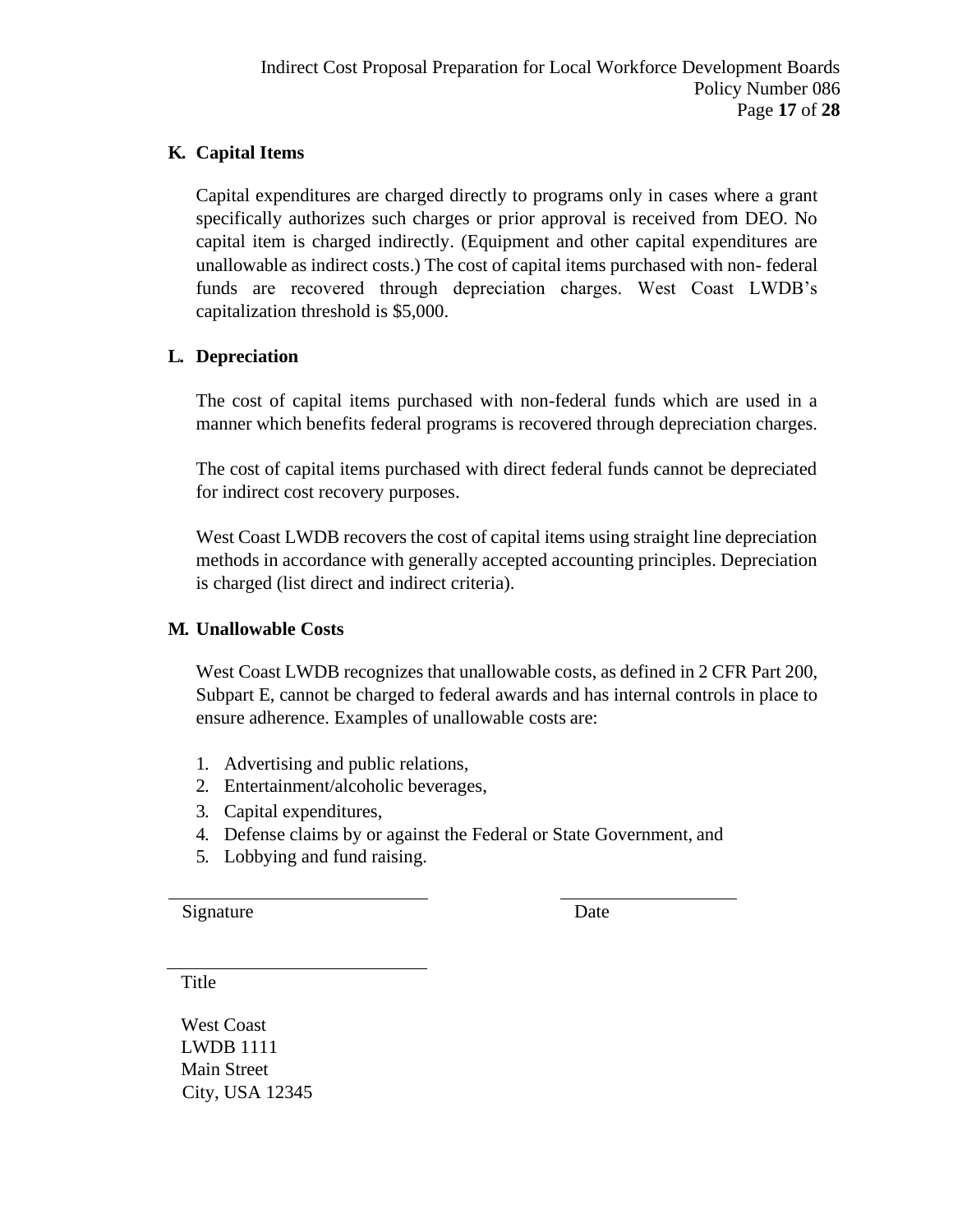#### **EXHIBIT B: Allocation of Indirect Personnel Worksheet**

#### **West Coast Subrecipient Sample -- Allocation of Indirect Personnel Worksheet Fill in: Final or Provisional and Organization's Fiscal Year**

|                                    |                 |          |        |             |                   |         |              | <b>DEO Direct Funding</b> |             |                 |         |             |                   | <b>Other Direct Funding</b> |             |
|------------------------------------|-----------------|----------|--------|-------------|-------------------|---------|--------------|---------------------------|-------------|-----------------|---------|-------------|-------------------|-----------------------------|-------------|
|                                    | Annual          |          |        |             |                   |         |              | Reemp.                    |             |                 | Trade   | <b>WIOA</b> |                   |                             |             |
|                                    | Salary &        | Indirect | Direct |             | Welfare           | Wagner- | <b>SNAP</b>  | and Elig.                 | <b>NDWG</b> |                 | Adj.    | Performance | Private           |                             | (List each  |
| Position                           | <b>Benefits</b> | Costs    | Costs  | <b>WIOA</b> | <b>Transition</b> | Peyser  | E&T          | Assessm.                  | Opiod       | <b>Veterans</b> | Assist. | Incentives  | <b>Foundation</b> | <b>Discretionary</b>        | separately) |
| <b>Executive Director</b>          | 120,800         | 120,800  | 0      |             |                   |         |              |                           |             |                 |         |             |                   |                             |             |
| Administrative Assistant           | 52,300          | 52,300   | 0      |             |                   |         |              |                           |             |                 |         |             |                   |                             |             |
| Chief Operating Officer            | 101,500         | 101,500  | 0      |             |                   |         |              |                           |             |                 |         |             |                   |                             |             |
| Finance Director                   | 87,300          | 87,300   | 0      |             |                   |         |              |                           |             |                 |         |             |                   |                             |             |
| Finance Assistant                  | 57,800          | 57,800   | 0      |             |                   |         |              |                           |             |                 |         |             |                   |                             |             |
| Human Resources Director           | 73,200          | 73,200   | 0      |             |                   |         |              |                           |             |                 |         |             |                   |                             |             |
| IT Manager                         | 52,600          | 52,600   | 0      |             |                   |         |              |                           |             |                 |         |             |                   |                             |             |
| IT Assistant                       | 35,400          | 35,400   | 0      |             |                   |         |              |                           |             |                 |         |             |                   |                             |             |
| <b>Property Manager</b>            | 42,300          | 42,300   | 0      |             |                   |         |              |                           |             |                 |         |             |                   |                             |             |
| <b>Total Salaries and Benefits</b> | 623,200         | 623,200  | 0      | 0           | 0                 | 0       | <sup>0</sup> | 0                         | 0           | <sup>0</sup>    | 0       | 0           |                   | 0                           | $\mathbf 0$ |

Notes:

1. List each position for which at least a portion of salary and benefits is charged to indirect.

2. Salaries and benefits should be together unless the organization wants a separate fringe benefits rate.

3. Total funding sources should add up to direct costs.

4. Use only the columns needed, but include all funding sources. Columns listed here are for illustrative purposes only.

5. The DEO funding column may be broken out by program, if desired. (May help in applying the indirect rate to the individual funding sources.)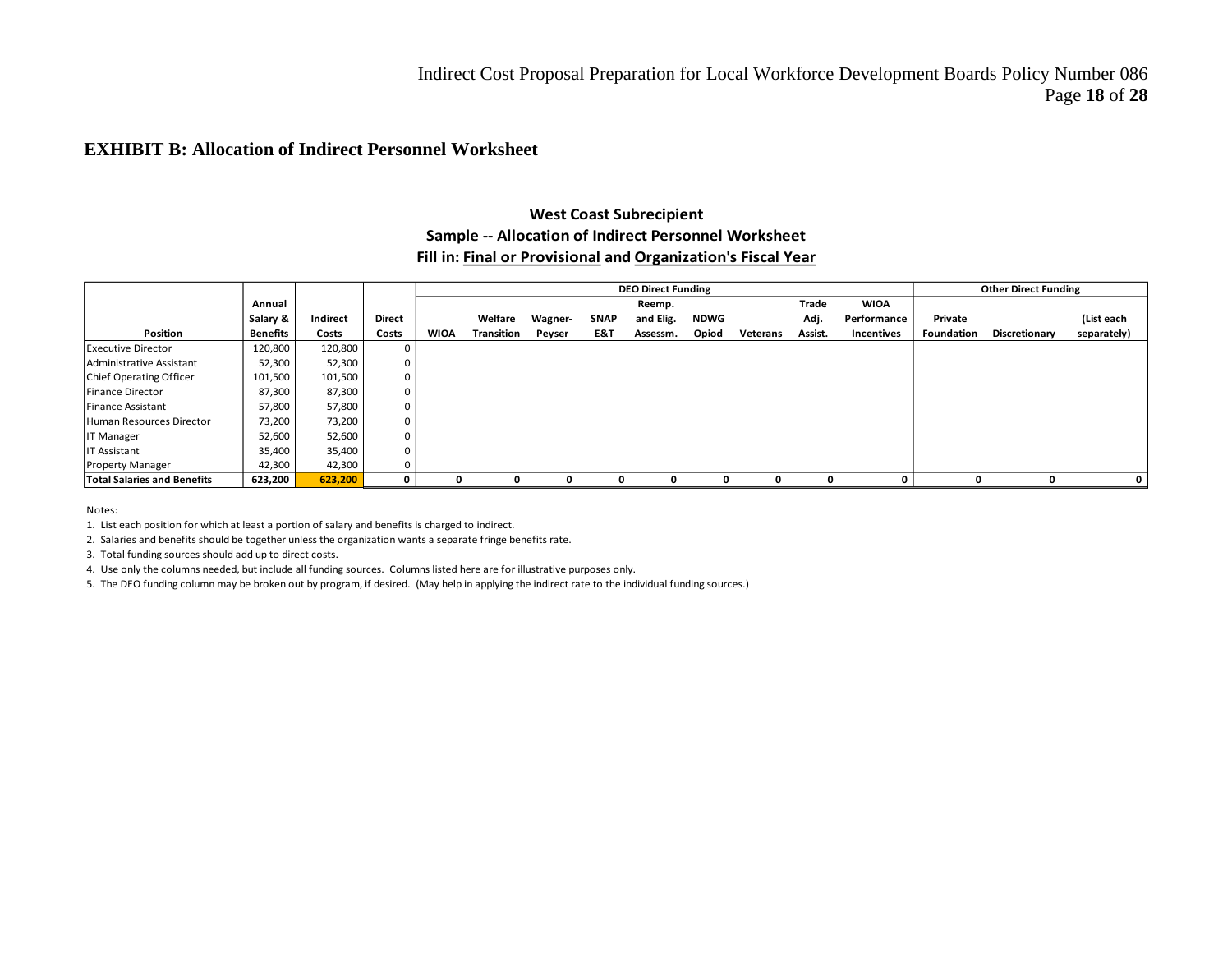### **EXHIBIT C: Statement of Total Costs**

#### **West Coast Subrecipient Sample -- Statement of Total Costs Direct Allocation Method Fill in: Final or Provisional and Organization's Fiscal Year**

|                                  |                    |          |                     | <b>DEO Direct Funding</b> |                   |             |             |             |             | <b>Other Direct Funding</b> |            |             |                   |               |             |
|----------------------------------|--------------------|----------|---------------------|---------------------------|-------------------|-------------|-------------|-------------|-------------|-----------------------------|------------|-------------|-------------------|---------------|-------------|
|                                  |                    |          |                     |                           |                   |             |             | Reemp.      |             |                             |            | <b>WIOA</b> |                   |               |             |
|                                  |                    | Indirect |                     |                           | Welfare           | Wagner-     | <b>SNAP</b> | and Elig.   | <b>NDWG</b> |                             | Trade Adj. | Performance | Private           |               | (List each  |
| <b>Budget Category</b>           | <b>Total Costs</b> | Costs    | <b>Direct Costs</b> | <b>WIOA</b>               | <b>Transition</b> | Peyser      | E&T         | Assessm.    | Opiod       | Veterans                    | Assist.    | Incentives  | <b>Foundation</b> | Discretionary | separately) |
| Salaries and Benefits            | 3,193,255          | 623,200  | 2,570,055           | 1,762,469                 | 443,899           | 128,361     | 68,331      | 49,675      | 35,453      | 26,250                      | 19,163     | 18,054      | 18,400            |               |             |
| <b>Temp Services</b>             | 10,000             | 10,000   | $\Omega$            | 0                         | 0                 | $\mathbf 0$ | $\Omega$    | 0           | $\mathbf 0$ | $\Omega$                    | 0          | $\Omega$    |                   |               |             |
| <b>Consulting Services</b>       | 4,000              | 0        | 4,000               | 2,763                     | 696               | 201         | 107         | 78          | 56          | 41                          | 30         | 28          |                   |               |             |
| <b>Audit Services</b>            | 23,550             | 23,550   | $\Omega$            | $\Omega$                  | $\mathbf 0$       | 0           | 0           | 0           | $\mathbf 0$ | 0                           | $\Omega$   | $\Omega$    |                   |               |             |
| Legal Services                   | 3,600              | 3,600    | $\Omega$            | $\Omega$                  | $\Omega$          | $\mathbf 0$ | $\Omega$    | 0           | $\Omega$    | $\Omega$                    | $\Omega$   | $\Omega$    |                   |               |             |
| Leases                           | 452,772            | 23,830   | 428,942             | 296,276                   | 74,621            | 21,578      | 11,487      | 8,351       | 5,960       | 4,413                       | 3,221      | 3,035       |                   |               |             |
| Insurance                        | 62,000             | 30,000   | 32,000              | 22,103                    | 5,567             | 1,610       | 857         | 623         | 445         | 329                         | 240        | 226         |                   |               |             |
| Telephone                        | 79,000             | 3,000    | 76,000              | 52,494                    | 13,221            | 3,823       | 2,035       | 1,480       | 1,056       | 782                         | 571        | 538         |                   |               |             |
| Software & Internet              | 42,500             | 2,500    | 40,000              | 27,629                    | 6,959             | 2,012       | 1,071       | 779         | 556         | 411                         | 300        | 283         |                   |               |             |
| <b>Utilities</b>                 | 113,900            | 3,900    | 110,000             | 75,979                    | 19,136            | 5,534       | 2,946       | 2,141       | 1,528       | 1,132                       | 826        | 778         |                   |               |             |
| <b>Facilities Maintenance</b>    | 51,250             | 1,250    | 50,000              | 34,536                    | 8,698             | 2,515       | 1,339       | 973         | 695         | 514                         | 376        | 354         |                   |               |             |
| <b>Supplies</b>                  | 51,600             | 1,600    | 50,000              | 34,536                    | 8,698             | 2,515       | 1,339       | 973         | 695         | 514                         | 376        | 354         |                   |               |             |
| Equipment Maintenance            | 27,999             | 2,000    | 25,999              | 17,959                    | 4,523             | 1,308       | 696         | 506         | 361         | 267                         | 195        | 184         |                   |               |             |
| Postage                          | 2,501              | 500      | 2,001               | 1,381                     | 348               | 101         | 54          | 39          | 28          | 21                          | 15         | 14          |                   |               |             |
| <b>Record Maintenance</b>        | 3,500              | 3,500    |                     | $\Omega$                  | $\Omega$          | 0           | $\Omega$    | 0           | 0           | $\Omega$                    | $\Omega$   | 0           |                   |               |             |
| Outreach                         | 5,000              | 0        | 5,000               | $\Omega$                  | $\Omega$          | $\mathbf 0$ | $\Omega$    | $\Omega$    | $\Omega$    | $\Omega$                    | $\Omega$   | 0           |                   | 5,000         |             |
| Dues/Memberships                 | 10,199             | 9,000    | 1,199               | 829                       | 209               | 60          | 32          | 23          | 17          | 12                          | 9          | 8           |                   |               |             |
| Conferences & Seminars           | 7,000              | 3,000    | 4,000               | 2,763                     | 696               | 201         | 107         | 78          | 56          | 41                          | 30         | 28          |                   |               |             |
| Professional Development         | 4,401              | 2,000    | 2,401               | 1,658                     | 418               | 121         | 64          | 47          | 33          | 25                          | 18         | 17          |                   |               |             |
| Travel - Board                   | 2,600              | 2,600    | $\Omega$            | 0                         | 0                 | 0           | $\Omega$    | $\Omega$    | $\Omega$    | $\mathbf 0$                 | $\Omega$   | $\mathbf 0$ |                   |               |             |
| Travel - Staff                   | 87,700             | 12,300   | 75,400              | 52,080                    | 13,117            | 3,793       | 2,019       | 1,468       | 1,048       | 776                         | 566        | 533         |                   |               |             |
| Travel - DEO                     | 15,998             | 0        | 15,998              | 11,051                    | 2,783             | 805         | 428         | 311         | 222         | 165                         | 120        | 113         |                   |               |             |
| Training materials               | 4,000              | 0        | 4,000               | 2,763                     | 696               | 201         | 107         | 78          | 56          | 41                          | 30         | 28          |                   |               |             |
| <b>Equipment Not Capitalized</b> | 2,000              | 2,000    | $\Omega$            | $\Omega$                  | $\mathbf 0$       | 0           | $\Omega$    | $\mathbf 0$ | $\mathbf 0$ | $\mathbf 0$                 | 0          | 0           |                   |               |             |
| Equipment Capital Outlay         | 64,001             | 0        | 64,001              | 44,206                    | 11,134            | 3,220       | 1,714       | 1,246       | 889         | 658                         | 481        | 453         |                   |               |             |
| Mobile Unit Costs                | 29,999             | 0        | 29,999              | 20,721                    | 5,219             | 1,509       | 803         | 584         | 417         | 309                         | 225        | 212         |                   |               |             |
| Fees & Licensing                 | 106,502            | 6,500    | 100,002             | 69,072                    | 17,397            | 5,031       | 2,678       | 1,947       | 1,389       | 1,029                       | 751        | 708         |                   |               |             |
| Participant Training & Support   | 1,100,001          | $\Omega$ | 1,100,001           | 759,787                   | 191,362           | 55,336      | 29,457      | 21,415      | 15,284      | 11,316                      | 8,261      | 7,783       |                   |               |             |
| <b>Total Costs</b>               | 5,560,828          | 769,830  | 4,790,998           | 3,293,055                 | 829,397           | 239,835     | 127,671     | 92,815      | 66,244      | 49,046                      | 35,804     | 33,731      | 18,400            | 5,000         | 0           |

1. Though not obvious in this presentation, shared costs have been allocated to the final cost objectives based on the cost allocation plan.

2. Only use the columns needed, but include all funding sources. Columns listed here are for illustrative purposes only.

3. The DEO funding column may be broken out by program, if desired. (May help in applying the indirect rate to the individual funding sources.)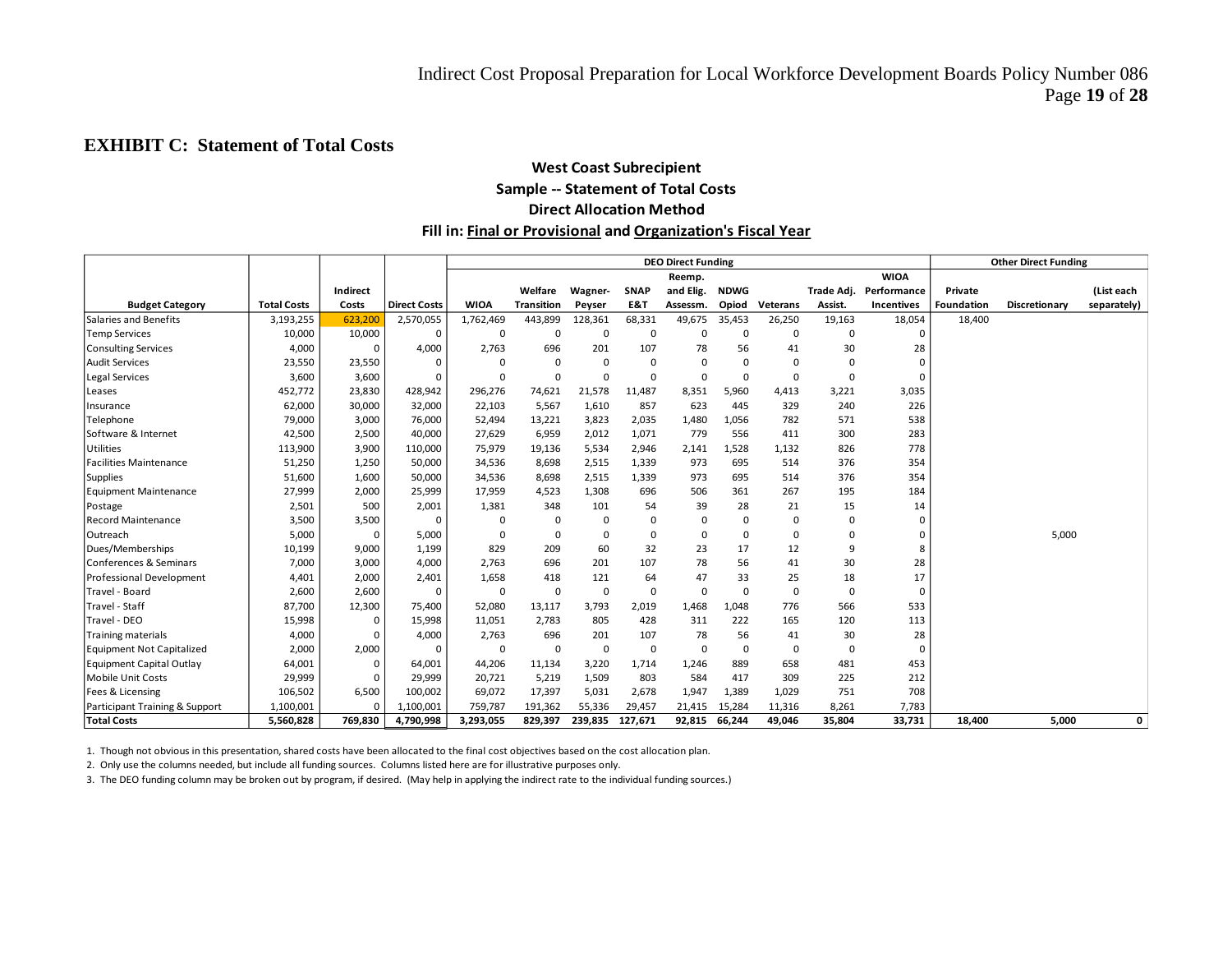#### **EXHIBIT D: Statement of Indirect Costs**

#### **Indirect Cost Rate – Modified Total Direct Cost Base**

#### **Total Costs Indirect Costs Direct Costs WIOA Welfare Transition Wagner-Peyser SNAP E&T Reemp. and Elig. Assessm. NDWG Opiod Veterans Trade Adj. Assist. WIOA Performance Incentives Private Foundation Discretionary (List each separately)** Total Costs 5,560,828 **769,830 4,7**90,998 3,293,055 829,397 239,835 127,671 92,815 66,244 49,046 35,804 33,731 18,400 5,000 0 Less items not in MTDC: Leases 428,942 296,276 74,621 21,578 11,487 8,351 5,960 4,413 3,221 3,035 Equipment Capital Outlay **64,001** 54,001 44,206 11,134 3,220 1,714 1,246 889 658 481 453<br>
1340,482 85,755 24,798 13,201 9,597 6,849 5,071 3,702 3,488 Total MTDC Exclusions 492,943 | 340,482 85,755 24,798 13,201 9,597 6,849 5,071 3,702 3,488 | 0 0 0 Modified Total Direct Cost Allocation Base **4,298,055** 2,952,573 743,642 215,037 114,470 83,218 59,395 43,975 32,102 30,243 18,400 5,000 0 Indirect Cost Rate 17.91 Indirect Cost Applied | 769,830 | 528,839 133,195 38,516 20,503 14,905 10,638 7,876 5,750 5,417 | 3,296 896 0 **Sample -- Distribution of Indirect Costs to Direct Funding Sources Indirect Cost Rate -- Modified Total Direct Cost Base Fill in: Final or Provisional and Organization's Fiscal Year DEO Direct Funding <b>Other Direct Funding Other Direct Funding Other Direct Funding**

**West Coast Subrecipient**

1. This schedule could be combined with the Total Cost schedule.

2. Use only the columns needed, but include all funding sources. Columns listed here are for illustrative purposes only.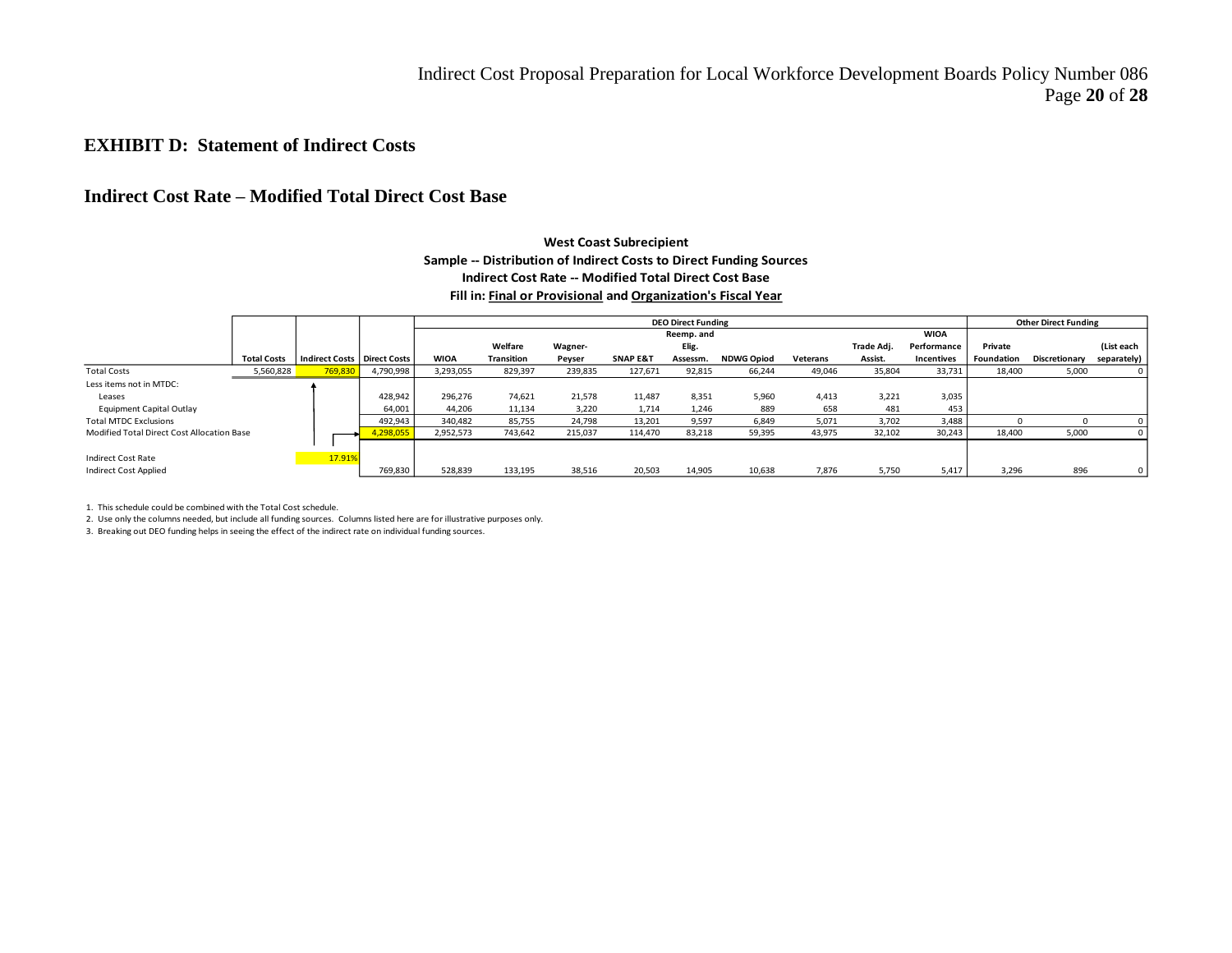Indirect Cost Proposal Preparation for Local Workforce Development Boards Policy Number 086 Page **21** of **28**

#### **EXHIBIT D: Statement of Indirect Costs (continued)**

#### **Indirect Cost Rate – Salaries and Benefits Base**

#### **Sample -- Distribution of Indirect Costs to Direct Funding Sources Indirect Cost Rate -- Salaries and Benefits Base Fill in: Final or Provisional and Organization's Fiscal Year West Coast Subrecipient**

|                                                             |                    |                                      |           |             |            |         |                     | <b>DEO Direct Funding</b> |                   |          |            |                   |            | <b>Other Direct Funding</b> |                |
|-------------------------------------------------------------|--------------------|--------------------------------------|-----------|-------------|------------|---------|---------------------|---------------------------|-------------------|----------|------------|-------------------|------------|-----------------------------|----------------|
|                                                             |                    |                                      |           |             |            |         |                     | Reemp. and                |                   |          |            | <b>WIOA</b>       |            |                             |                |
|                                                             |                    |                                      |           |             | Welfare    | Wagner- |                     | Elig.                     |                   |          | Trade Adj. | Performance       | Private    |                             | (List each     |
|                                                             | <b>Total Costs</b> | <b>Indirect Costs   Direct Costs</b> |           | <b>WIOA</b> | Transition | Peyser  | <b>SNAP E&amp;T</b> | Assessm.                  | <b>NDWG Opiod</b> | Veterans | Assist.    | <b>Incentives</b> | Foundation | Discretionary               | separately)    |
| Salaries and Benefits                                       |                    |                                      | 2,570,055 | 1,762,469   | 443,899    | 128,361 | 68,331              | 49,675                    | 35,453            | 26,250   | 19,163     | 18,054            | 18,400     |                             |                |
| <b>Total Costs</b>                                          |                    | 769,830                              |           |             |            |         |                     |                           |                   |          |            |                   |            |                             |                |
| Indirect Cost Rate                                          |                    | 29.95%                               |           |             |            |         |                     |                           |                   |          |            |                   |            |                             |                |
| <b>Indirect Cost Applied</b>                                |                    |                                      | 769,830   | 527,927     | 132,965    | 38,449  | 20,468              | 14,880                    | 10,620            | 7,863    | 5,740      | 5,408             | 5,512      |                             |                |
|                                                             |                    |                                      |           |             |            |         |                     |                           |                   |          |            |                   |            |                             |                |
| (Difference between MTDC and S&B Bases, Indirect Cost Rate) |                    |                                      |           | 912         | 230        | 67      | 35                  | 26                        | 19                |          | 10         |                   | (2, 216)   | 896                         | 0 <sup>1</sup> |

1. This schedule could be combined with the Total Cost schedule.

2. Use only the columns needed, but include all funding sources. Columns listed here are for illustrative purposes only.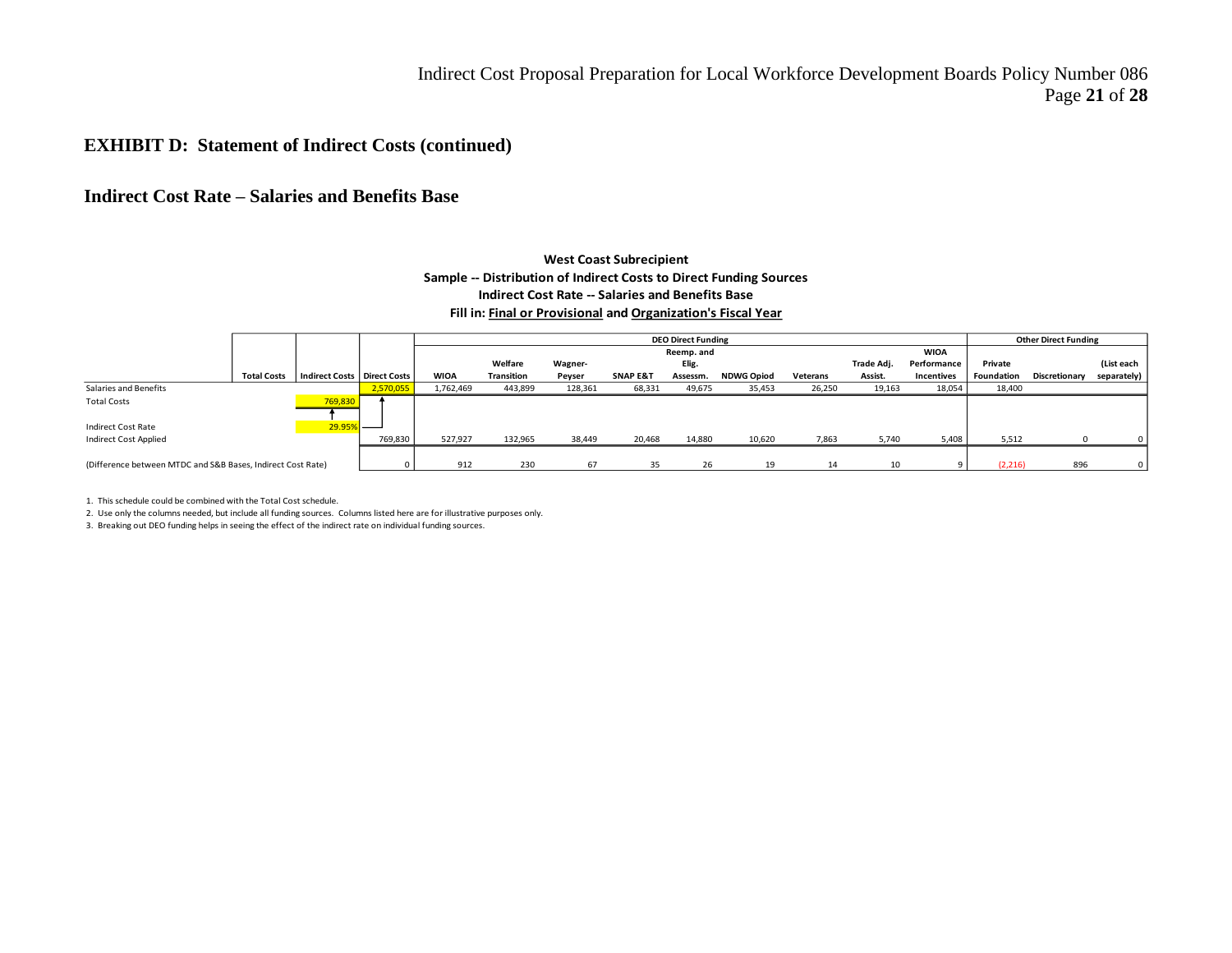#### **EXHIBIT D: Statement of Indirect Costs (continued)**

#### **Cost Allocation Method – Modified Total Direct Cost Base**

#### **West Coast Subrecipient Sample -- Distribution of Indirect Costs to Direct Funding Sources Cost Allocation Method -- Modified Total Direct Cost Base Fill in: Final or Provisional and Organization's Fiscal Year**

|                                            |                    |                               |           |             |                   |         |                     | <b>DEO Direct Funding</b> |                   |          |            |                   |            | <b>Other Direct Funding</b> |             |
|--------------------------------------------|--------------------|-------------------------------|-----------|-------------|-------------------|---------|---------------------|---------------------------|-------------------|----------|------------|-------------------|------------|-----------------------------|-------------|
|                                            |                    |                               |           |             |                   |         |                     | Reemp. and                |                   |          |            | <b>WIOA</b>       |            |                             |             |
|                                            |                    |                               |           |             | Welfare           | Wagner- |                     | Elig.                     |                   |          | Trade Adj. | Performance       | Private    |                             | (List each  |
|                                            | <b>Total Costs</b> | Indirect Costs   Direct Costs |           | <b>WIOA</b> | <b>Transition</b> | Peyser  | <b>SNAP E&amp;T</b> | Assessm.                  | <b>NDWG Opiod</b> | Veterans | Assist.    | <b>Incentives</b> | Foundation | Discretionary               | separately) |
| <b>Total Costs</b>                         | 5,560,828          | 769,830                       | 4,790,998 | 3,293,055   | 829,397           | 239,835 | 127,671             | 92,815                    | 66,244            | 49,046   | 35,804     | 33,731            | 18,400     | 5,000                       |             |
| Less items not in MTDC:                    |                    |                               |           |             |                   |         |                     |                           |                   |          |            |                   |            |                             |             |
| Leases                                     |                    |                               | 428,942   | 296,276     | 74,621            | 21,578  | 11,487              | 8.351                     | 5,960             | 4,413    | 3,221      | 3,035             |            |                             |             |
| <b>Equipment Capital Outlay</b>            |                    |                               | 64,001    | 44,206      | 11,134            | 3,220   | 1,714               | 1,246                     | 889               | 658      | 481        | 453               |            |                             |             |
| <b>Total MTDC Exclusions</b>               |                    |                               | 492,943   | 340,482     | 85,755            | 24,798  | 13,201              | 9,597                     | 6,849             | 5,071    | 3,702      | 3,488             |            |                             |             |
| Modified Total Direct Cost Allocation Base |                    |                               | 4,298,055 | 2,952,573   | 743,642           | 215,037 | 114,470             | 83,218                    | 59,395            | 43,975   | 32,102     | 30,243            | 18,400     | 5,000                       |             |
|                                            |                    |                               |           |             |                   |         |                     |                           |                   |          |            |                   |            |                             |             |
| Percentage of MTDC                         |                    |                               | 100.00%   | 68.70%      | 17.30%            | 5.00%   | 2.66%               | 1.94%                     | 1.38%             | 1.02%    | 0.75%      | 0.70%             | 0.43%      | 0.12%                       | 0.00%       |
| <b>Indirect Cost Applied</b>               |                    |                               | 769,830   | 528,839     | 133,195           | 38,516  | 20,503              | 14,905                    | 10,638            | 7,876    | 5,750      | 5,417             | 3,296      | 896                         |             |

1. This schedule could be combined with the Total Cost schedule.

2. Use only the columns needed, but include all funding sources. Columns listed here are for illustrative purposes only.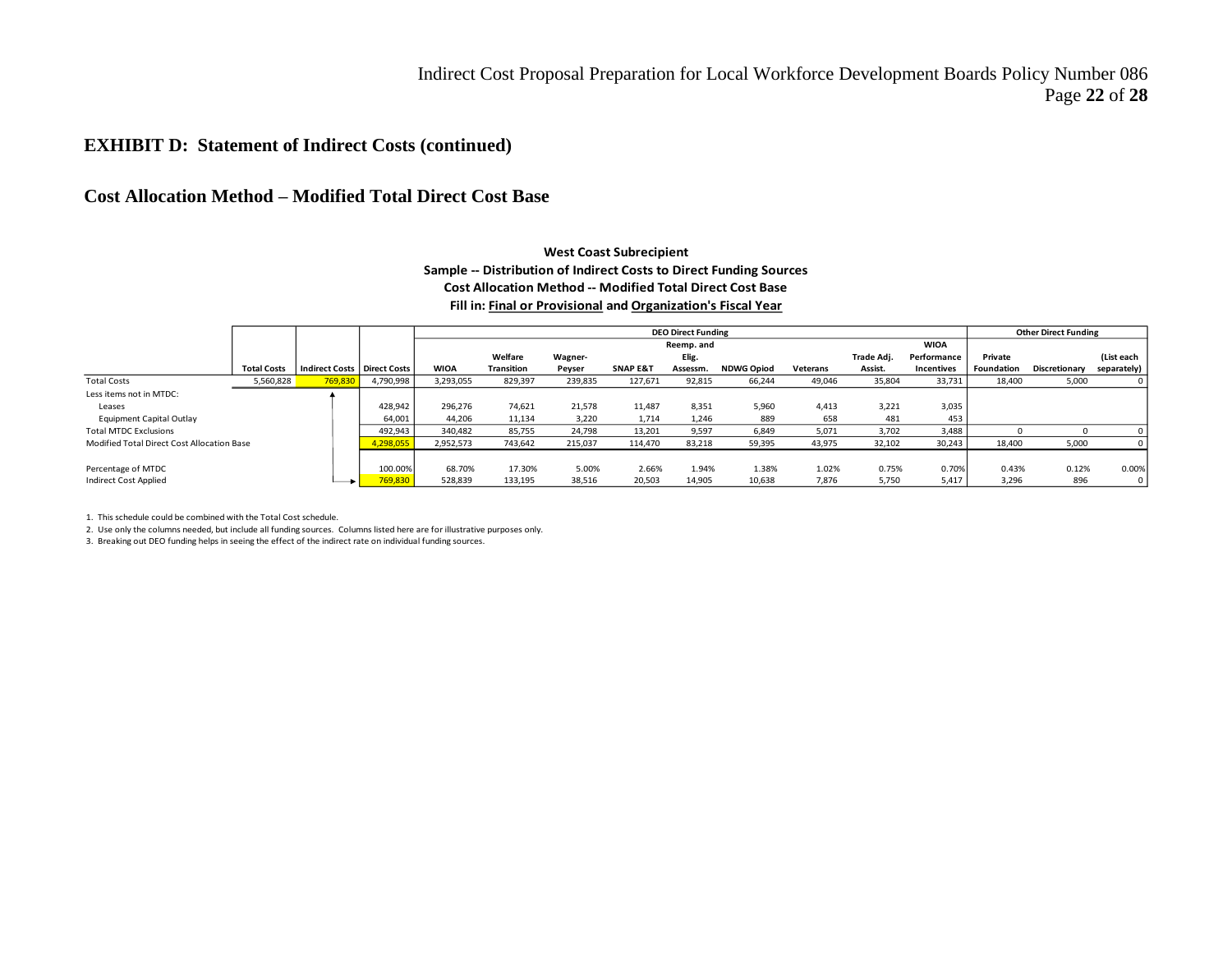#### **EXHIBIT D: Statement of Indirect Costs (continued)**

#### **Cost Allocation Method – Salaries and Benefits**

#### **West Coast Subrecipient Sample -- Distribution of Indirect Costs to Direct Funding Sources Cost Allocation Method -- Salaries and Benefits Base Fill in: Final or Provisional and Organization's Fiscal Year**

|                                                             |                    |                                      |           |             |                   |         |                     | <b>DEO Direct Funding</b> |                   |          |                 |                   |            | <b>Other Direct Funding</b> |             |
|-------------------------------------------------------------|--------------------|--------------------------------------|-----------|-------------|-------------------|---------|---------------------|---------------------------|-------------------|----------|-----------------|-------------------|------------|-----------------------------|-------------|
|                                                             |                    |                                      |           |             |                   |         |                     | Reemp. and                |                   |          |                 | <b>WIOA</b>       |            |                             |             |
|                                                             |                    |                                      |           |             | Welfare           | Wagner- |                     | Elig.                     |                   |          | Trade Adj.      | Performance       | Private    |                             | (List each  |
|                                                             | <b>Total Costs</b> | <b>Indirect Costs   Direct Costs</b> |           | <b>WIOA</b> | <b>Transition</b> | Peyser  | <b>SNAP E&amp;T</b> | Assessm.                  | <b>NDWG Opiod</b> | Veterans | Assist.         | <b>Incentives</b> | Foundation | Discretionary               | separately) |
| Salaries and Benefits                                       |                    |                                      | 2,570,055 | 1,762,469   | 443,899           | 128,361 | 68,331              | 49,675                    | 35,453            | 26,250   | 19,163          | 18,054            | 18,400     |                             |             |
| <b>Total Costs</b>                                          |                    | 769,830                              |           |             |                   |         |                     |                           |                   |          |                 |                   |            |                             |             |
|                                                             |                    |                                      |           |             |                   |         |                     |                           |                   |          |                 |                   |            |                             |             |
| Percentage of Salaries and Benefits                         |                    |                                      | 100.00%   | 68.58%      | 17.27%            | 4.99%   | 2.66%               | 1.93%                     | 1.38%             | 1.02%    | 0.75%           | 0.70%             | 0.72%      | 0.00%                       | 0.00%       |
| <b>Indirect Cost Applied</b>                                |                    | ─                                    | 769,830   | 527,927     | 132,965           | 38,449  | 20,468              | 14,880                    | 10,620            | 7,863    | 5,740           | 5,408             | 5.512      |                             |             |
|                                                             |                    |                                      |           |             |                   |         |                     |                           |                   |          |                 |                   |            |                             |             |
| (Difference between MTDC and S&B Bases, Cost Alloc. Method) |                    |                                      |           | 912         | 230               | 67      | 35                  | 26                        | 19                | 14       | 10 <sup>2</sup> |                   | (2, 216)   | 896                         |             |

1. This schedule could be combined with the Total Cost schedule.

2. Use only the columns needed, but include all funding sources. Columns listed here are for illustrative purposes only.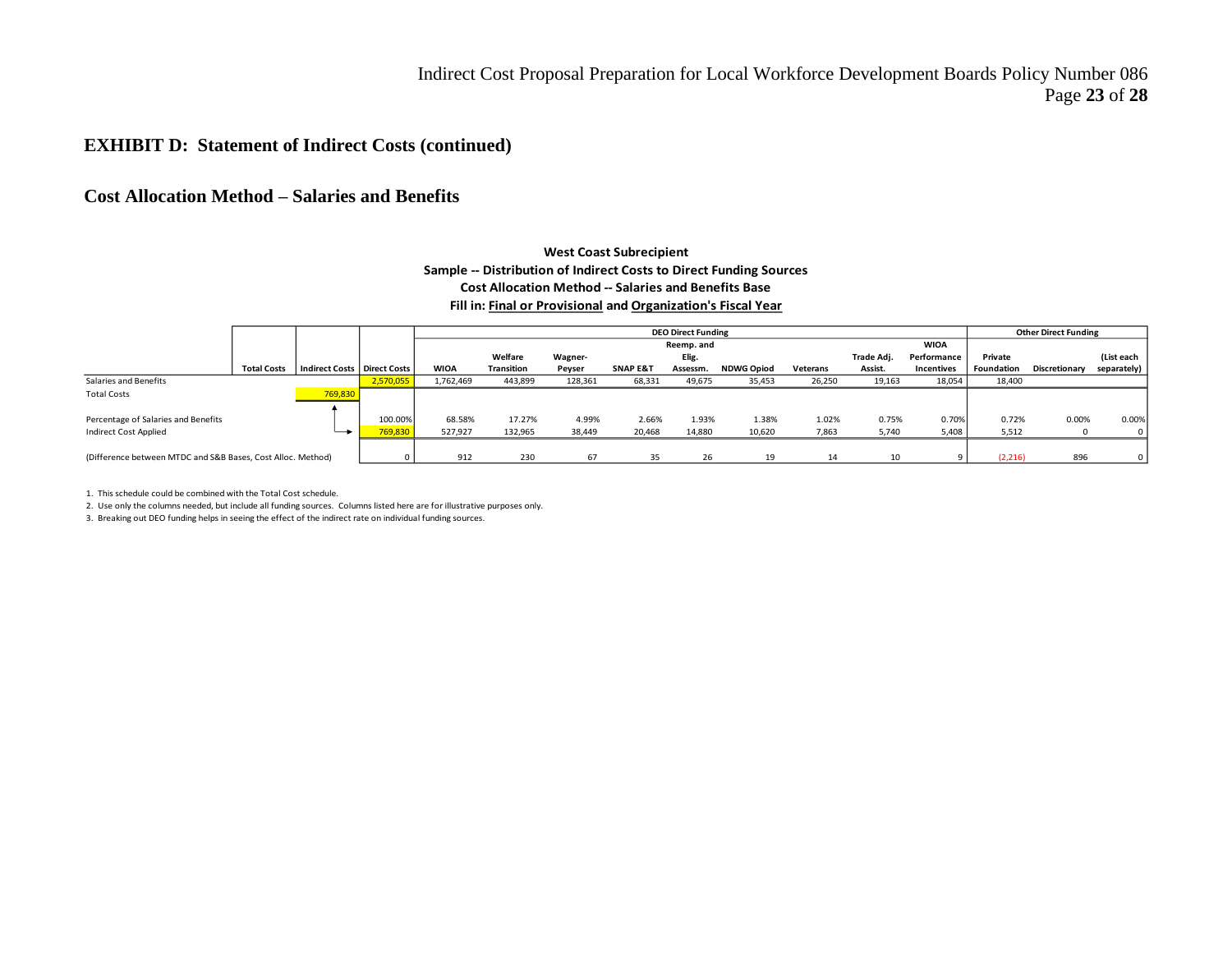#### **EXHIBIT D-1: Supplemental Schedule of MTDC Allocation Base**

# **West Coast Subrecipient Sample -- Supplemental Schedule of MTDC Allocation Base**

|                |                                          |                              |                  |                   | <b>Federal Programs</b> |                              |      |                              | <b>Non-Federal Programs</b>  |                  |      |
|----------------|------------------------------------------|------------------------------|------------------|-------------------|-------------------------|------------------------------|------|------------------------------|------------------------------|------------------|------|
|                | Subawardee/Subcontractor                 | Total<br><b>Expenditures</b> | Total<br>Federal | Dept. of<br>Labor | Dept. of<br><b>HHS</b>  | Dept. of<br><b>Education</b> |      | <b>Total Non-</b><br>Federal | Private<br><b>Foundation</b> | Fund-<br>raising |      |
|                |                                          | for Current FY               | <b>Programs</b>  |                   |                         |                              |      | Programs                     |                              |                  |      |
|                | One-Stop Provider                        | 74,000.00                    | 74,000.00        | 0.00              | 0.00                    | 74,000.00                    | a    | 0.00                         | 0.00                         | 0.00             | a    |
| $\overline{2}$ | Goodwill                                 | 83,000.00                    | 83,000.00        | 0.00              | 0.00                    | 83,000.00                    | b    | 0.00                         | 0.00                         | 0.00             | b    |
| 3              | LWDB xx (joint project)                  | 18,000.00                    | 0.00             | 0.00              | 0.00                    | 0.00                         | С    | 18,000.00                    | 18,000.00                    | 0.00             | C    |
|                | <b>Total Subaward/ Subcontract Costs</b> | 175,000.00                   | 157,000.00       | 0.00              | 0.00                    | 157,000.00                   |      | 18,000.00                    | 18,000.00                    | 0.00             |      |
|                |                                          |                              |                  |                   |                         |                              |      |                              |                              |                  |      |
|                | First \$25,000 Inclusion in MTDC*        |                              |                  |                   |                         |                              |      |                              |                              |                  |      |
|                | <b>Allocation Base</b>                   |                              |                  |                   |                         |                              |      |                              |                              |                  |      |
|                | One-Stop Provider                        | 25,000.00                    | 25,000.00        | 0.00              | 0.00                    | 25,000.00                    | d    | 0.00                         | 0.00                         | 0.00             | d    |
| $\overline{2}$ | Goodwill                                 | 25,000.00                    | 25,000.00        | 0.00              | 0.00                    | 25,000.00                    | e    | 0.00                         | 0.00                         | 0.00             | e    |
| 3              | LWDB xx (joint project)                  | 18,000.00                    | 0.00             | 0.00              | 0.00                    | 0.00                         |      | 18,000.00                    | 18,000.00                    | 0.00             |      |
|                | Total Inclusion in MTDC                  | 68,000.00                    | 50,000.00        | 0.00              | 0.00                    | 50,000.00                    |      | 18,000.00                    | 18,000.00                    | 0.00             |      |
|                |                                          |                              |                  |                   |                         |                              |      |                              |                              |                  |      |
|                | Exclusions from MTDC Allocation Base     |                              |                  |                   |                         |                              |      |                              |                              |                  |      |
|                | One-Stop Provider                        | 49,000.00                    | 49,000.00        | 0.00              | 0.00                    | 49,000.00 a-d                |      | 0.00                         | 0.00                         | 0.00             | a-d  |
| $\overline{2}$ | Goodwill                                 | 58,000.00                    | 58,000.00        | 0.00              | 0.00                    | 58,000.00                    | b-e  | 0.00                         | 0.00                         | 0.00             | b-e  |
| 3              | LWDB xx (joint project)                  | 0.00                         | 0.00             | 0.00              | 0.00                    | 0.00                         | c-f  | 0.00                         | 0.00                         | 0.00             | c-f  |
|                | Total Exclusions from MTDC               | 107,000.00                   | 107,000.00       | 0.00              | 0.00                    | 107,000.00                   | $**$ | 0.00                         | 0.00                         | 0.00             | $**$ |

\* MTDC = Modified Total Direct Costs

\*\* Reconciled to Exhibit D.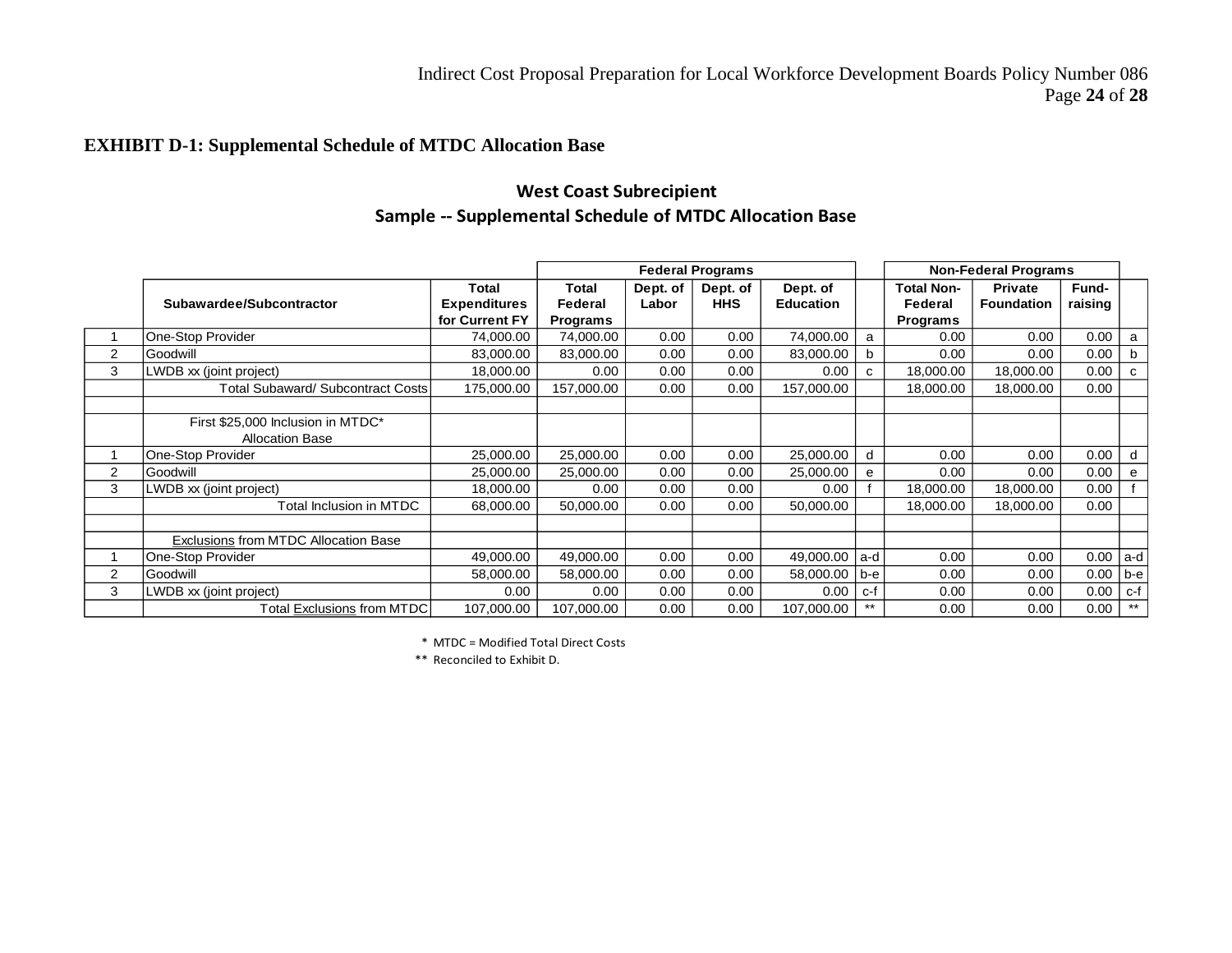# **EXHIBIT E: ETA/State Salary Cap Worksheet**

#### **West Coast Subrecipient Sample -- ETA/State Salary Cap Worksheet Fill in: Organization's Fiscal Year**

|               |                       |                           |               |                   |            |            |               |                          | Amount of                   | Percentage<br>of Salary |                           |                          | Amount of<br>Unallowable |
|---------------|-----------------------|---------------------------|---------------|-------------------|------------|------------|---------------|--------------------------|-----------------------------|-------------------------|---------------------------|--------------------------|--------------------------|
|               |                       |                           | Actual Salary |                   |            | Percentage | Full Time     | Annual Salary            | Actual Salary and           | and Bonus               | <b>ETA Annual</b>         | <b>ETA Prorated</b>      | Salary and               |
| Employee Last | <b>Employee First</b> |                           | and Bonus     | Employee          | Employee   | of Year    | (100%) or     | and Bonus                | Bonus Funded by Rate Funded |                         | Salary and                | Salary and               | Bonus Over the           |
| Name          | Name                  | Position Title            | Amount        | <b>Begin Date</b> | End Date   | Worked     | Part Time %   | Rate Amount              | <b>ETA Activities</b>       | by ETA                  | Bonus Cap                 | Bonus Cap                | Cap                      |
| Doe           | John                  | <b>Executive Director</b> | \$220,000.00  | 1/1/2021          | 12/31/2021 | 100.00%    |               | 100.00% \$ 220,000.00 \$ | 209,000.00                  | 95.00%                  | 199,300.00<br><b>S</b>    | $189,335.00$   \$<br>Ŝ.  | 19,665.00                |
|               |                       |                           |               | 1/1/2021          | 12/31/2021 | 100.00%    | 100.00% \$    |                          |                             |                         | $0.00\%$ \$ 199,300.00 \$ |                          |                          |
|               |                       |                           |               | 1/1/2021          | 12/31/2021 | 100.00%    | $100.00\%$ \$ |                          |                             |                         | $0.00\%$ \$ 199,300.00 \$ | $\sim$                   | -S                       |
|               |                       |                           |               | 1/1/2021          | 12/31/2021 | 100.00%    | 100.00% \$    |                          |                             |                         | $0.00\%$ \$ 199,300.00 \$ |                          |                          |
|               |                       |                           |               | 1/1/2021          | 12/31/2021 | 100.00%    | 100.00% \$    |                          |                             |                         | $0.00\%$ \$ 199,300.00 \$ |                          |                          |
|               |                       |                           |               | 1/1/2021          | 12/31/2021 | 100.00%    | $100.00\%$ \$ |                          |                             |                         | $0.00\%$ \$ 199,300.00 \$ |                          |                          |
|               |                       |                           |               | 1/1/2021          | 12/31/2021 | 100.00%    | $100.00\%$ \$ |                          |                             |                         | $0.00\%$ \$ 199,300.00 \$ |                          |                          |
|               |                       |                           |               | 1/1/2021          | 12/31/2021 | 100.00%    | $100.00\%$ \$ |                          |                             |                         | $0.00\%$ \$ 199,300.00 \$ | $\overline{\phantom{a}}$ |                          |
|               |                       |                           |               | 1/1/2021          | 12/31/2021 | 100.00%    | 100.00% \$    |                          |                             |                         | $0.00\%$ \$ 199,300.00 \$ | $\sim$                   |                          |
|               |                       |                           |               | 1/1/2021          | 12/31/2021 | 100.00%    | 100.00% \$    |                          |                             |                         | $0.00\%$ \$ 199,300.00 \$ |                          | -S                       |
|               |                       |                           |               | 1/1/2021          | 12/31/2021 | 100.00%    | 100.00% \$    |                          |                             |                         | $0.00\%$ \$ 199,300.00 \$ |                          |                          |

1. Assuming 95% of salary is funded by ETA grants and/or those covered by state appropriations.

2. The salary cap typically is adjusted annually each January 1.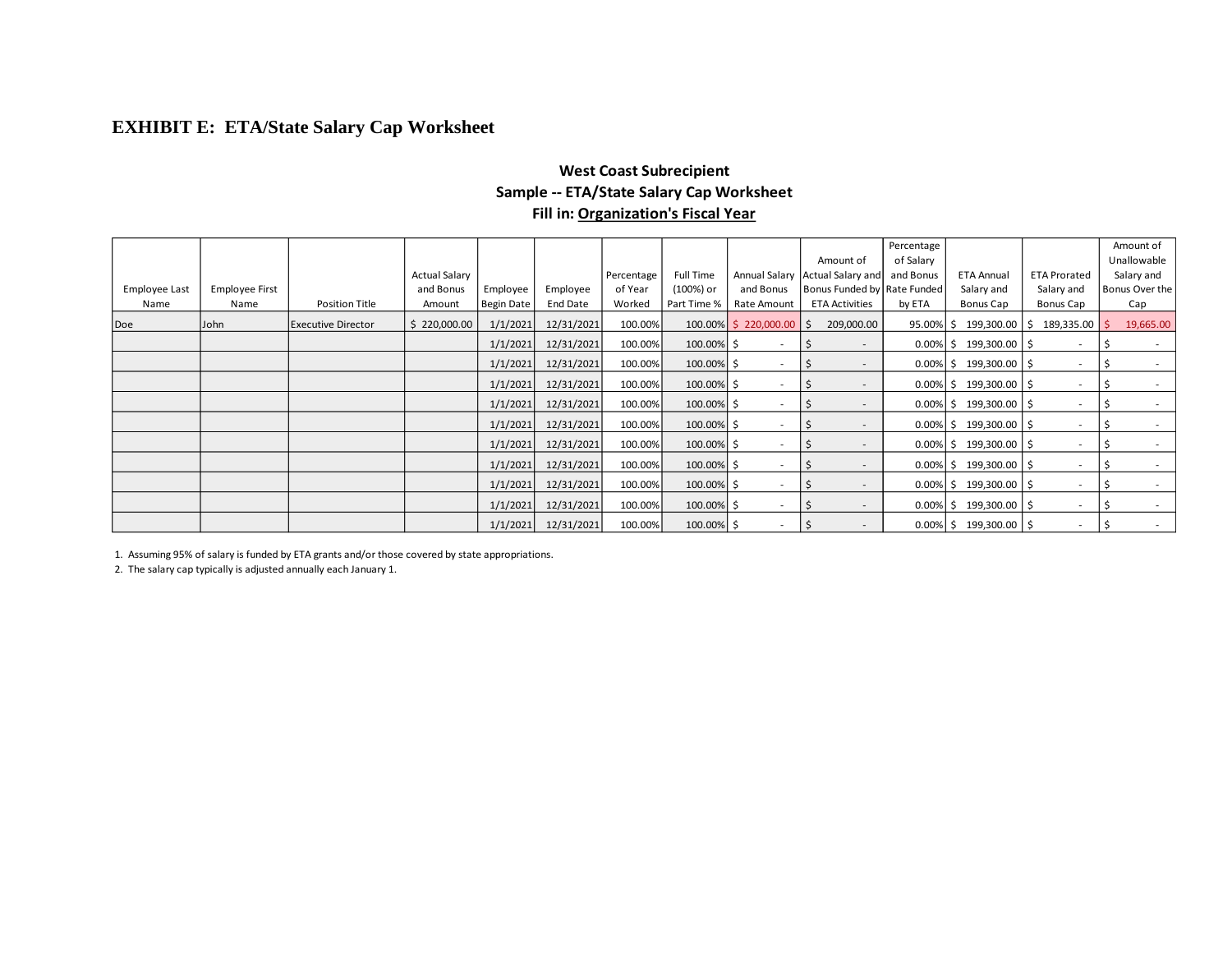#### **EXHIBIT F: Listing of Non-DEO Grants and Contracts**

# **West Coast Subrecipient Sample -- Listing of Non-DEO Grants and Contracts [Final or Provisional] Indirect Cost Proposal for [Organization's Fiscal Year]**

|                                   | Federal     |                       | <b>Grant/Contract</b> |                            | Indirect Cost or CAP | <b>Grant/Contract</b>  | <b>Type of Contract</b> |
|-----------------------------------|-------------|-----------------------|-----------------------|----------------------------|----------------------|------------------------|-------------------------|
| Grantor                           | Subagency   | <b>Funding Source</b> | Amount                | Period of Performance      | <b>Limitations</b>   | <b>Notice Attached</b> | Awarded*                |
| U.S. Dept. of Labor               | <b>ETA</b>  | Youth Build           |                       | 50,000 1/1/2021-12/31/2023 | N/A                  | Yes                    |                         |
| U.S. Dept. of Labor               | <b>ILAB</b> | Child Labor           |                       | 3,000 7/1/2021-12/31/2021  | N/A                  | Yes                    |                         |
| U.S. Dept. of HHS                 | <b>ACF</b>  | <b>Head Start</b>     |                       | 100,000 7/1/2021-6/30/2022 | 5% of Total Award    | Yes                    |                         |
| Bill and Melinda Gates Foundation |             | Workforce Innovation  |                       | 23,000 7/1/2021/6/30/2022  | N/A                  | Yes                    |                         |
| U.S. Dept. of Labor               | <b>ETA</b>  | Job Corps             |                       | 10,000 1/1/2021-12/31/2022 | N/A                  | Yes                    | Cost Reimbursable       |

\* For contracts only. For example: Cost Reimbursable, Time & Materials, Fixed Price, etc.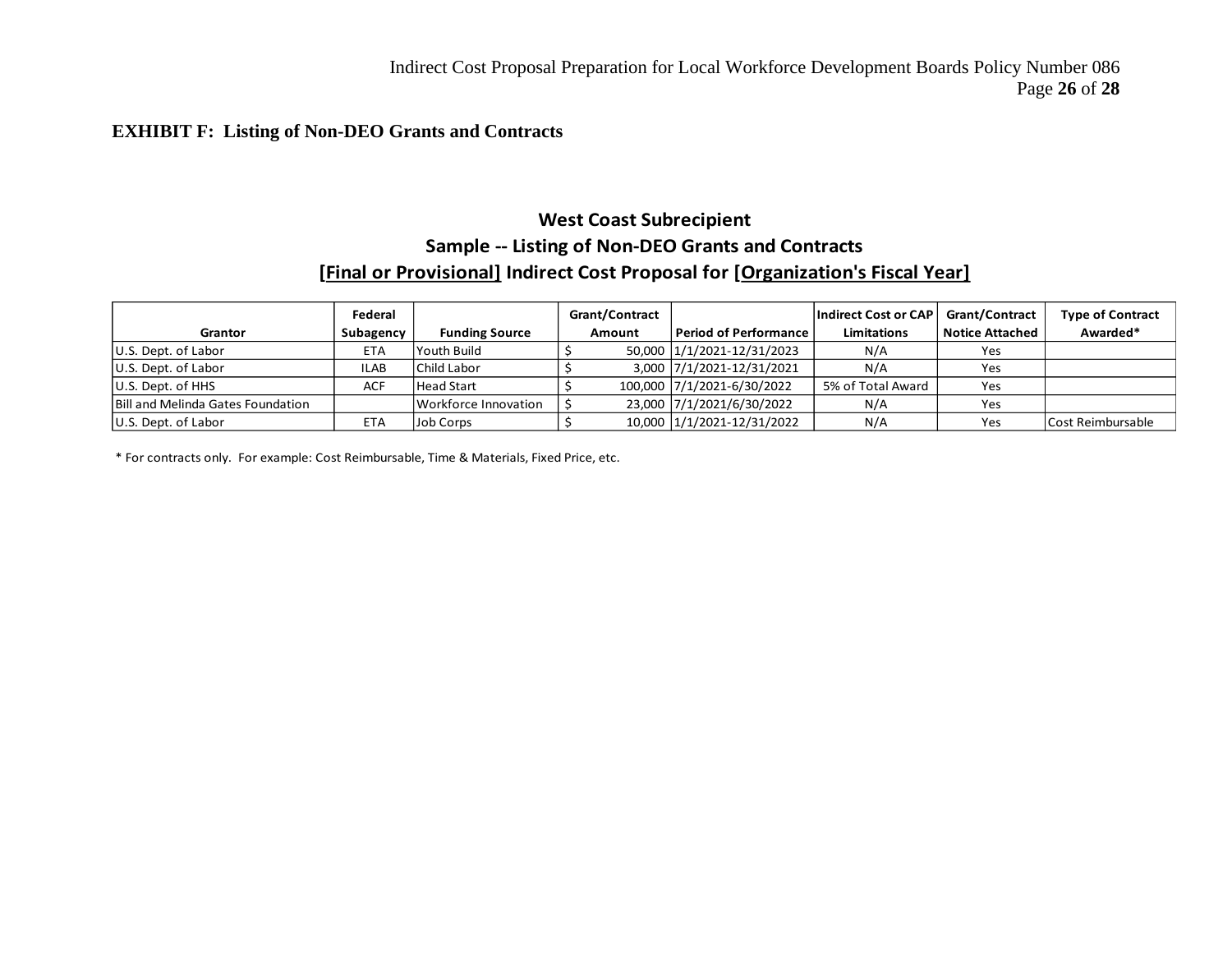# **EXHIBIT G — Certificate of Indirect Costs**

# CERTIFICATE OF INDIRECT COSTS

This is to certify that I have reviewed the indirect cost proposal submitted herewith and to the best of my knowledge and belief:

### **(Use this paragraph and paragraph (2) for indirect cost rate proposal.)**

(1) All costs included in this proposal [identify date] to establish [provisional or final] indirect costs rates for [identify period covered by rate] are allowable in accordance with the requirements of the federal award(s) to which they apply and the provisions of 2 CFR Part 200, Subpart  $E -$ Cost Principles. Unallowable costs have been adjusted for in allocating costs as indicated in the indirect cost proposal.

#### **(Use this paragraph and paragraph (2) for cost allocation method.)**

(1) All costs included in this proposal [identify date] to establish cost allocations or billings for [identify period covered by plan] are allowable in accordance with the requirements of 2 CFR Part 200, Subpart E — Cost Principles and the federal award(s) to which they apply. Unallowable costs have been adjusted for in allocating costs as indicated in the cost allocation plan.

(2) All costs included in this proposal are properly allocable to federal awards on the basis of a beneficial or causal relationship between the expenses incurred and the agreements to which they are allocated in accordance with applicable requirements. Further, the same costs that have been treated as indirect costs have not been claimed as direct costs. Similar types of costs have been accounted for consistently and the Department of Economic Opportunity will be notified of any accounting changes that would affect the negotiated agreement.

I declare that the foregoing is true and correct.

Workforce Unit:

Signature:

Name of Official:

Title:

Date of Execution: